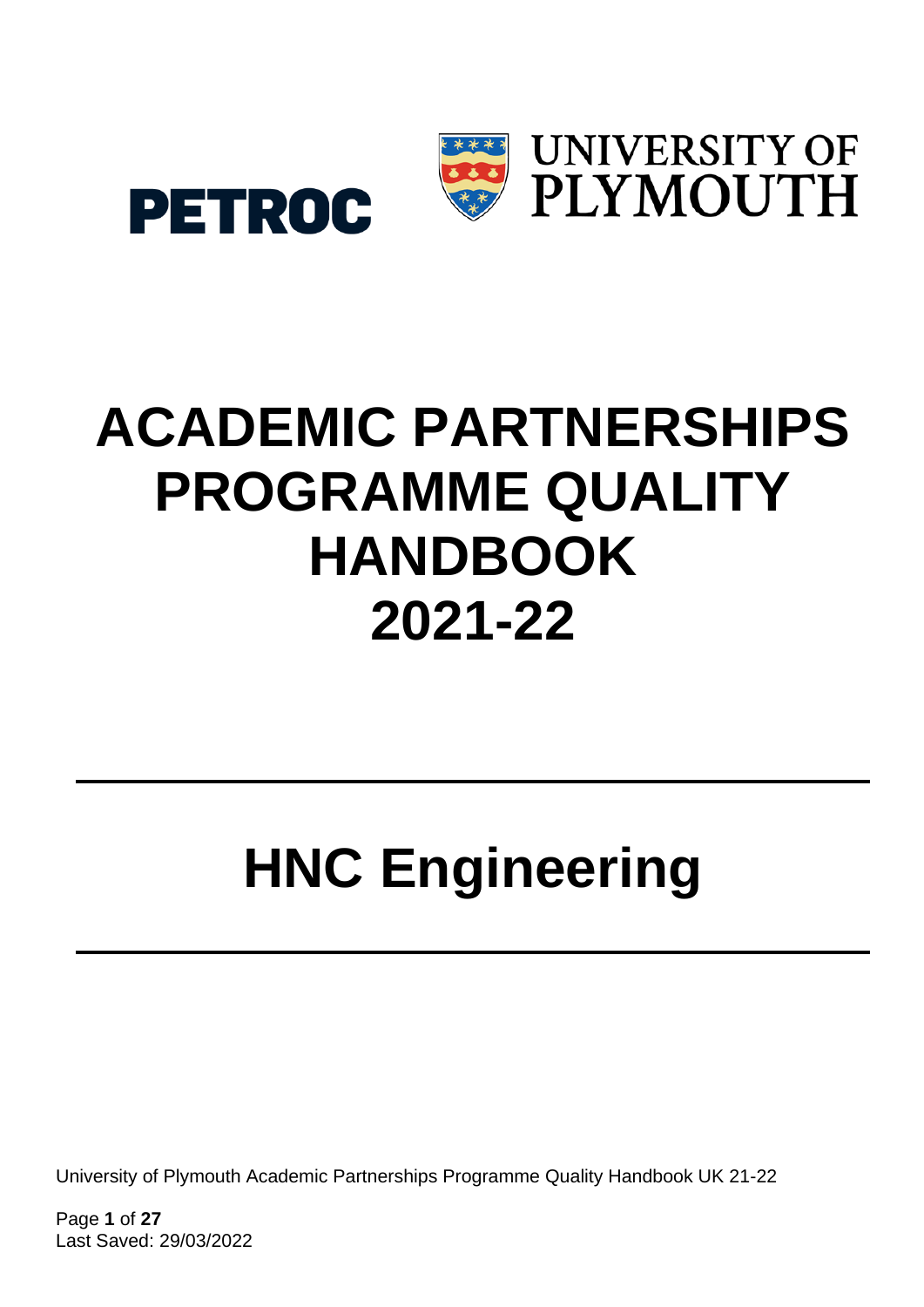#### **Contents:**

University of Plymouth Academic Partnerships Programme Quality Handbook UK 21-22

Page **2** of **27** Last Saved: 29/03/2022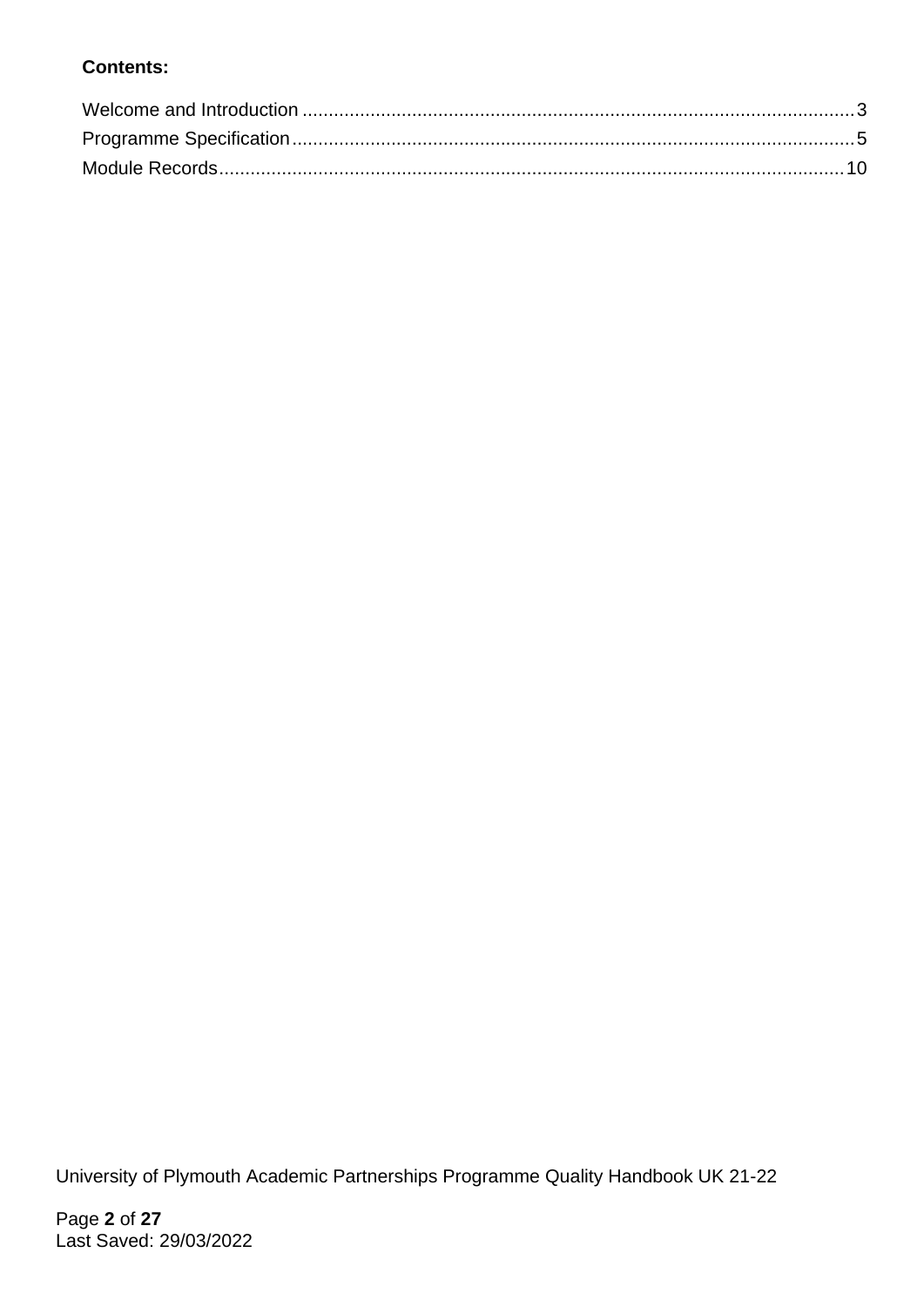### **Welcome and Introduction**

<span id="page-2-0"></span>Welcome to HNC Engineering delivered at North Devon Campus by Petroc.

Mechanical Engineering is vital to all aspects of our everyday lives and is everywhere you look. It involves the design, construction and operation of mechanical systems and has a central role in many professional industries.

The HNC Engineering programme will develop high quality engineers skilled in the measurement and testing of materials, engineering software applications and CAD Cam.

The course is designed to support the needs of local engineering and manufacturing companies and to address a range of regional skill shortages. Opportunities have been created throughout the programme for students to engage and work on a variety of projects with local business. The programme will develop high quality engineers, with appropriate people and communication skills to succeed in the modern working environment. Individuals will be provided with the opportunity to develop employability skills through team projects, formal presentations, and the need to submit technical reports to a professional standard.

#### STUDENT EXPERIENCE:

This course is delivered at main site campus in Barnstaple where classes take place in the new Engineering building where specialised mechanical laboratories are designed to provide maximum opportunity for students to gain practical learning experiences relating to design, build and test methodology. It is equipped with beam/load bearing testing devices to develop knowledge and understanding of material strengths through experiential methods of learning. Computer rooms have up to date CAD software such that students can work to industry standard drawings and design work.

#### ENGAGEMENT WITH INDUSTRY:

Most students are already in the workplace and seminars and peer discussions facilitate the sharing of workplace experiences across the cohort and thus, those not yet in a related employment can gain insights, and those in the workplace can compare and contrast working experiences, skills and ideas.

There is a positive working relationship with local employers that allows visits to nearby industries which are useful in supporting particular modules and are close enough to allow short trips out without impinging on other teaching sessions. Students can therefore expect a varied and enriched teaching and learning experience due to the location of the college and their positive engagement with local industries.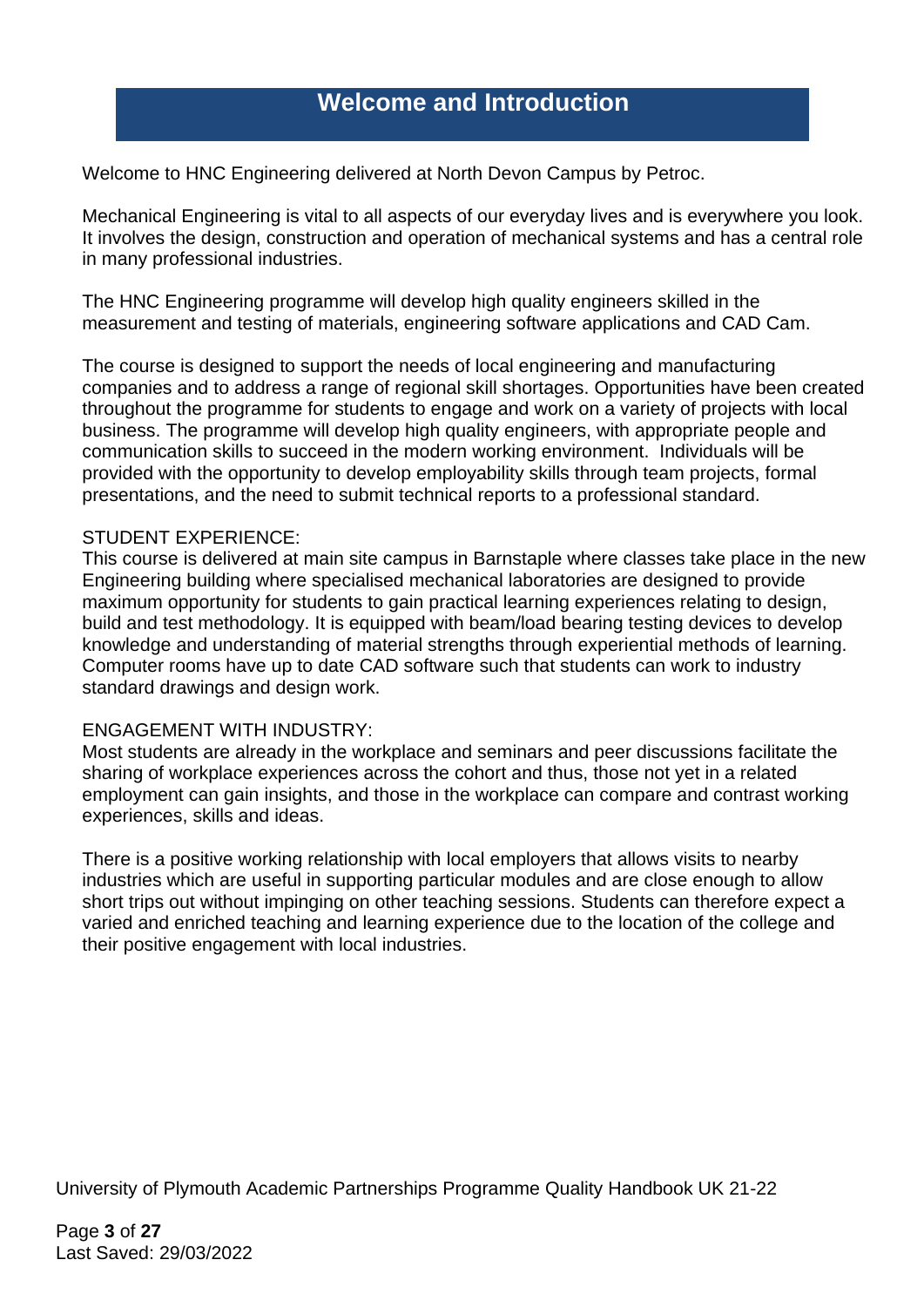This programme has been designed to equip you with the skills and knowledge base required to work in your chosen specialism or other graduate opportunities. It is also a platform from which you can undertake additional vocational and academic qualifications.

This Programme Quality handbook contains important information including:

- The approved programme specification
- Module records

Note: The information in this handbook should be read in conjunction with the current edition of:

- Your University Student Institution Handbook which contains student support based information on issues such as finance and studying at HE available at: [https://my.petroc.ac.uk/moodle/moodle\\_3/course/view.php?id=3059](https://my.petroc.ac.uk/moodle/moodle_3/course/view.php?id=3059)
- Your Module Guide available at: [https://my.petroc.ac.uk/moodle/moodle\\_3/course/view.php?id=2036](https://my.petroc.ac.uk/moodle/moodle_3/course/view.php?id=2036)
- Your University of Plymouth Student Handbook available at: <https://www.plymouth.ac.uk/your-university/governance/student-handbook>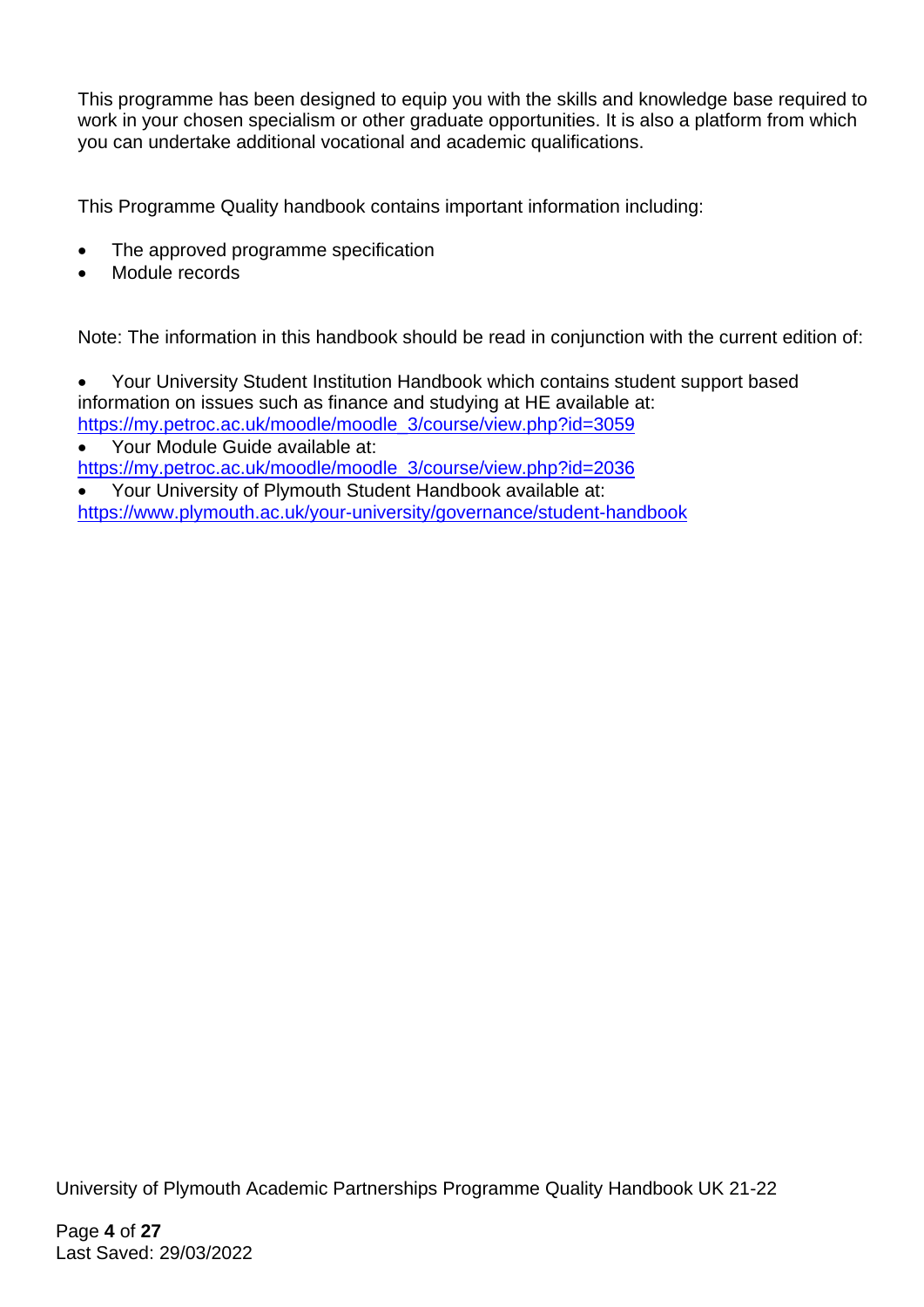# **Programme Specification**

#### <span id="page-4-0"></span>**Programme Specification**

| <b>Awarding Institution:</b>                 | University of Plymouth                                         |
|----------------------------------------------|----------------------------------------------------------------|
| Partner Institution and delivery<br>site(s): | Petroc                                                         |
| <b>Accrediting Body:</b>                     | N/A                                                            |
| Language of Study:                           | English <sup>1</sup>                                           |
| Mode of Study:                               | Part time or Full Time                                         |
| <b>Final Award:</b>                          | <b>HNC Engineering</b>                                         |
| <b>Intermediate Award:</b>                   | N/A                                                            |
| <b>Programme Title:</b>                      | Engineering                                                    |
| <b>UCAS Code:</b>                            | G200                                                           |
| <b>JACS Code:</b>                            | H <sub>300</sub>                                               |
| <b>Benchmarks:</b>                           | <b>Framework for Higher Education Qualifications</b><br>(FHEQ) |
|                                              | QAA Engineering Subject Benchmark (2015)                       |
| Date of Programme Approval:                  | 26th April 2016                                                |

#### **Programme Aims**

#### The programme will deliver:

- 1. Experts in the field of manufacturing and mechanical design to inspire and challenge students to develop the knowledge base needed for a career in a range of Mechanical Design and Manufacture occupations.
- 2. Experienced lecturers to provide the opportunity for students to apply up to date skills acquired in an academic context, necessary to achieve solutions to current working practices.
- 3. Support in accessing a wide range of resources to develop an increased awareness of reliable information sources and how this informs industrial practice.
- 4. Professional and personal to encourage and support students to develop and learn to apply technical and transferable skills that will facilitate life-long learning and continuing professional development
- 5. Links to the local work place and employers to enrich a curriculum content and develop knowledgeable and skilled personnel able to design, develop and create vocationally related engineered solutions.

University of Plymouth Academic Partnerships Programme Quality Handbook UK 21-22 <sup>1</sup> Unless otherwise approved through Plymouth University's Academic Development and Partnerships Committee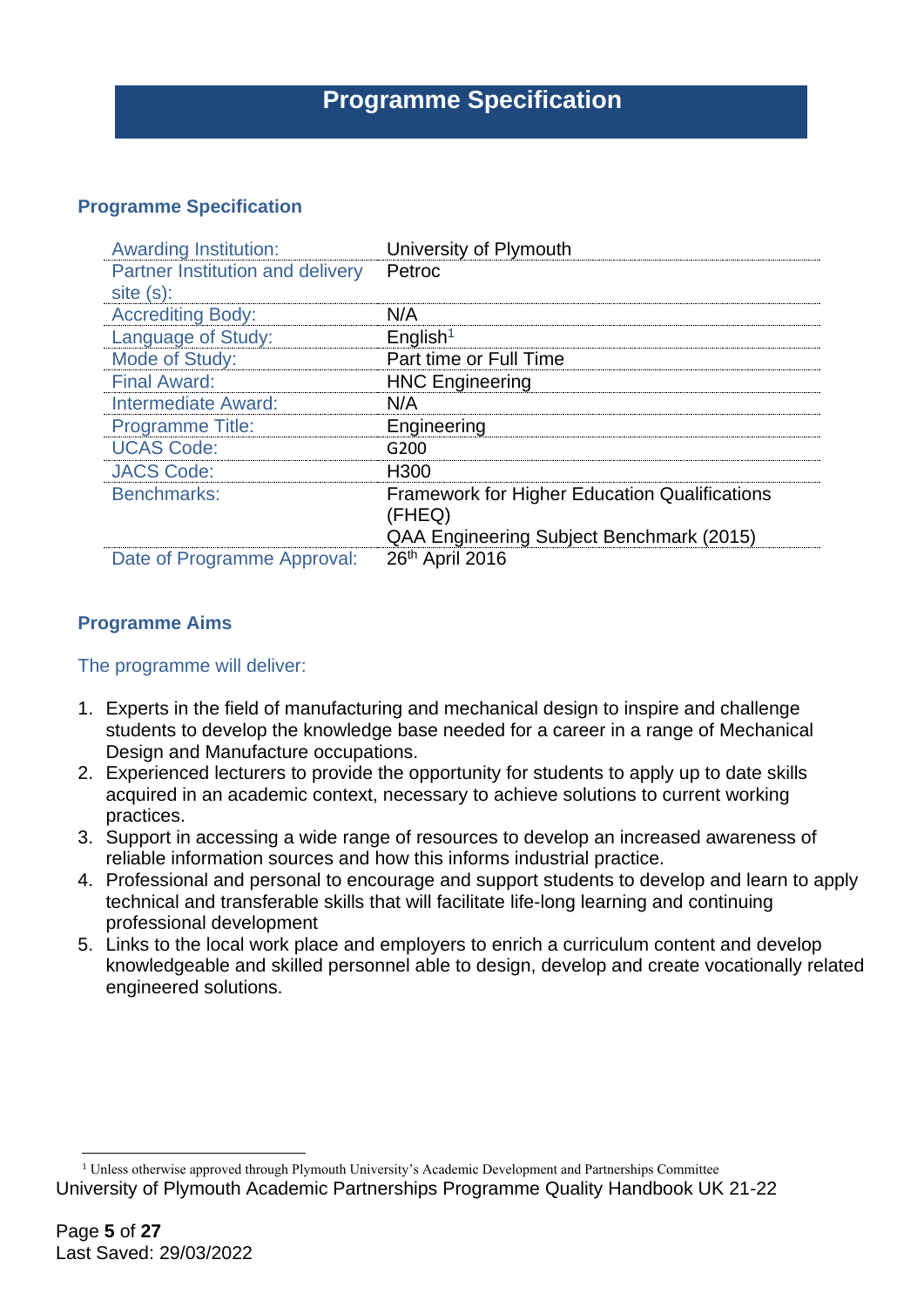#### **Programme Intended Learning Outcomes (ILO)**

By the end of this programme the student will be able to:

- 1. demonstrate knowledge and understanding of a range of routine concepts and principles which relate to mechanical, design and manufacturing systems
- 2. use analysis, evaluation and appropriate methodologies for the interpretation of routine data sets with guidance..
- 3. design, test and implement, a range of mechanical solutions to engineering routine problems with guidance
- 4. communicate effectively using written and graphical techniques
- 5. evaluate their own learning through reflection on their own practice and their contribution to teamwork.

#### **Progression Route(s)**

Approved 'progression route(s)' are those where successful achievement in this programme enables direct alignment to join a stage of another programme. This is an approach employed primarily for Foundation Degree students to 'top-up' to complete a Bachelor degree, but may be employed for other award types.

This is in part an automated admissions criterion and therefore progression may be impacted on by availability of a position on the progression award; however progression opportunity, if not available in the first year of application, is guaranteed within 3-years.

Progression arrangements with institutions other than Plymouth University carry an increased element of risk. It is necessary for the delivering partner institution to obtain formal agreement from that institution to guarantee progression for existing students on the programme. For progression to Plymouth University, should there be the need to withdraw the progression route programme(s) then either this will be delayed to provide progression or appropriate solutions will be found. This arrangement is guaranteed for existing students that complete their programme of study with no suspensions or repeat years and who wish to progress immediately to the University.

Upon successful completion of the HNC Engineering programme students can progress to the following programmes:

- Level 5 of FdSc Mechanical Design and Manufacture or FdSc Production & Manufacturing at Petroc
- BEng Mechanical Programmes Suite Level 5 (UoP) Providing that 60% of what has already been achieved is in numerical subjects.
- BSc (Hons) Mechanical Design and Manufacture Level 5 (Plymouth University)

The contribution of marks from prior levels of study to the progression award is governed by University regulations.

University of Plymouth Academic Partnerships Programme Quality Handbook UK 21-22

Page **6** of **27** Last Saved: 29/03/2022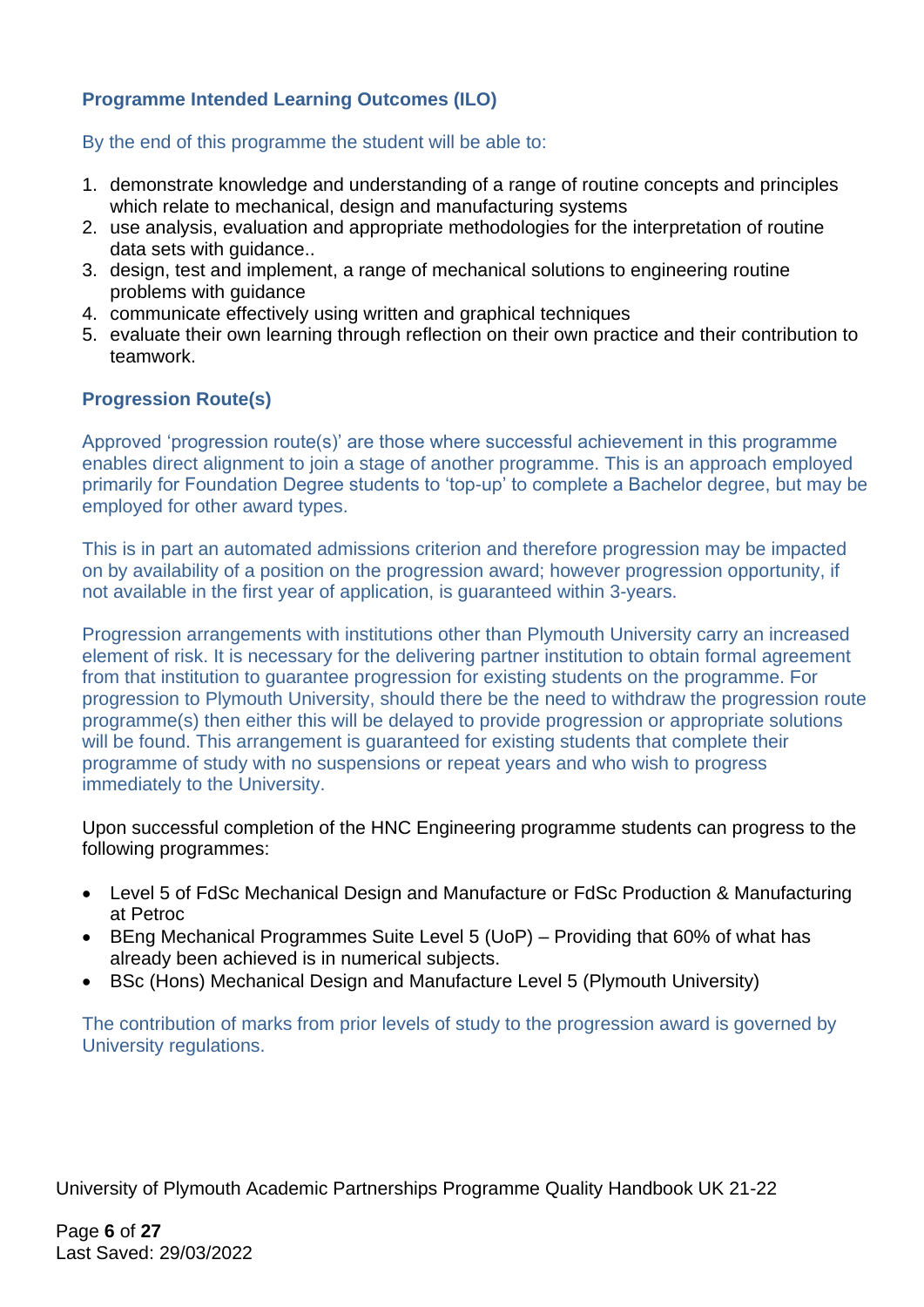#### **Admissions Criteria**

|                                                  | Qualification(s) Required for Entry to this<br>Programme: | Details:                                     |
|--------------------------------------------------|-----------------------------------------------------------|----------------------------------------------|
| Level 2:                                         |                                                           |                                              |
| 1.                                               | Key Skills requirement / Higher Level<br>Diploma:         | N/A                                          |
| and/or                                           |                                                           |                                              |
| 2.                                               | <b>GCSEs required at Grade C or above:</b>                | Maths and English Grade C or above           |
|                                                  | Level 3: at least one of the following:                   | 80 UCAS points                               |
| 3.                                               | <b>AS/A Levels</b>                                        | Maths, Physics, Design Technology,           |
| 4.                                               | <b>Advanced Level Diploma:</b>                            | Engineering                                  |
| 5.                                               | <b>BTEC National Certificate/Diploma:</b>                 |                                              |
| 6.                                               | VDA: AGNVQ, AVCE, AVS:                                    | MMP or MM                                    |
| 7.                                               | Access to HE or Year 0 provision:                         |                                              |
| 8.                                               | International Baccalaureate:                              |                                              |
| 9.                                               | Irish / Scottish Highers / Advanced Highers:              |                                              |
|                                                  | <b>Work Experience:</b>                                   | <b>Plymouth University Regulations apply</b> |
| Other HE qualifications / non-standard awards or |                                                           | <b>Plymouth University Regulations apply</b> |
|                                                  | experiences:                                              |                                              |
| APEL / APCL <sup>2</sup> possibilities:          |                                                           | Plymouth University Regulations apply,       |
|                                                  |                                                           | considered on application.                   |
|                                                  | Interview / Portfolio requirements:                       | ALL applicants are to be interviewed         |

<sup>&</sup>lt;sup>2</sup> Accredited Prior Experiential Learning and Accredited Prior Certificated Learning

University of Plymouth Academic Partnerships Programme Quality Handbook UK 21-22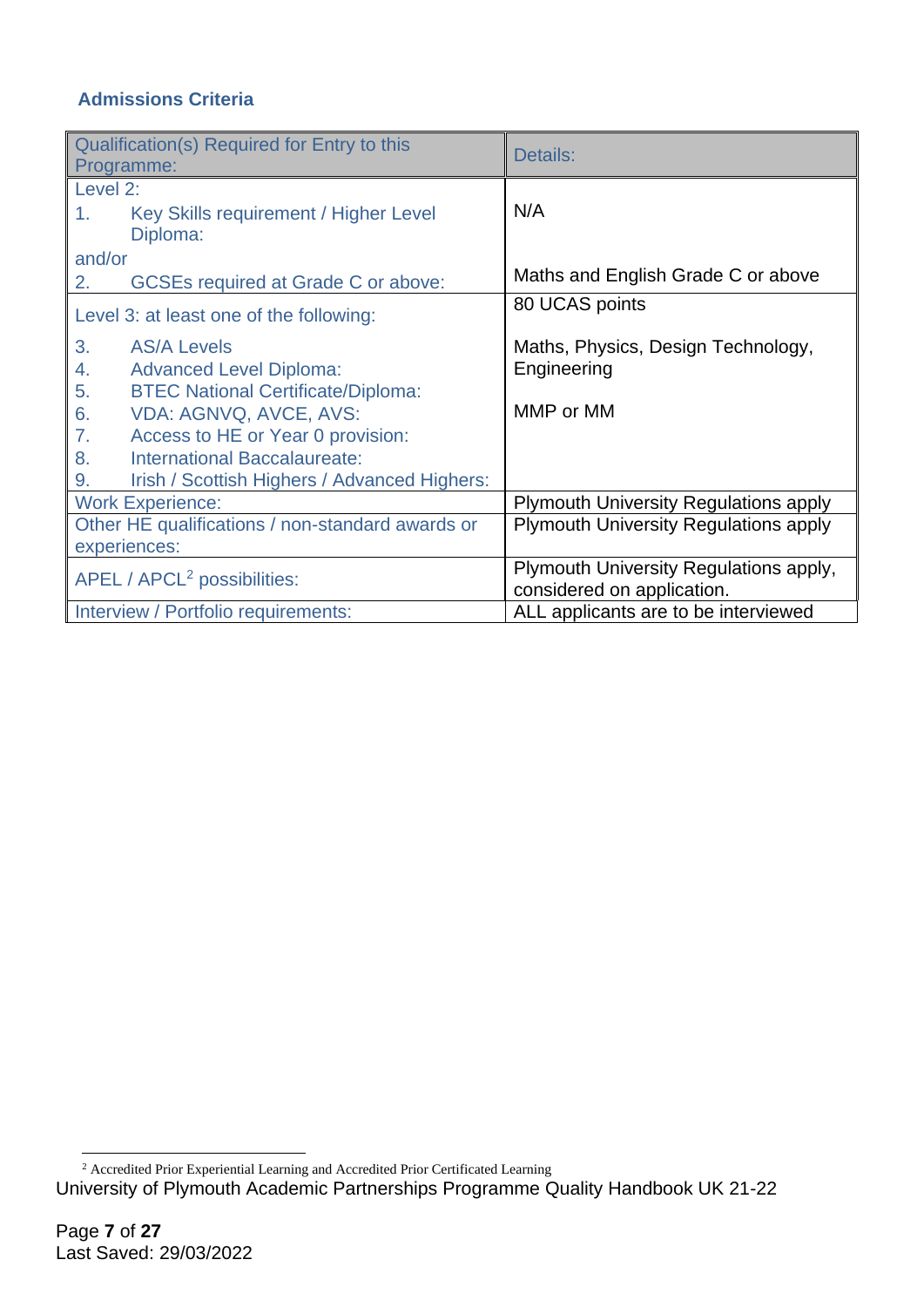#### **Programme Structure<sup>3</sup>**

The following structure diagram(s) provides the current structure for this programme:

| FHEQ Level: 4 For: III HNC Engineering (Full Time) |                                     |                          |                                               |  |  |
|----------------------------------------------------|-------------------------------------|--------------------------|-----------------------------------------------|--|--|
| F/T Route Year <sup>13</sup>                       | Core or Option Module <sup>14</sup> | $C$ redits <sup>15</sup> | Module $16$                                   |  |  |
| <b>Yr 1 Autumn Semester</b>                        | Core                                | 20                       | PETR1032 Analytical Methods                   |  |  |
| <b>Yr 1 Autumn Semester</b>                        | Core                                | 20                       | PETR1036 Engineering Science                  |  |  |
| <b>Yr 1 Autumn Semester</b>                        | Core                                | 20                       | PETR1038 Introduction to Engineering Software |  |  |
| <b>Yr 1 Spring Semester</b>                        | Core                                | 20                       | PETR1033 Advanced CAD Techniques              |  |  |
| <b>Yr 1 Spring Semester</b>                        | Core                                | 20                       | PETR1037 Engineering Materials                |  |  |
| <b>Yr 1 Spring Semester</b>                        | Core                                | 20                       | PETR1040 level 4 Project                      |  |  |

| FHEQ Level: 4 For: \\\ HNC Engineering (Part Time) September Start |                              |                |                                               |  |  |
|--------------------------------------------------------------------|------------------------------|----------------|-----------------------------------------------|--|--|
| <b>P/T Route Year</b>                                              | <b>Core or Option Module</b> | <b>Credits</b> | <b>Module</b>                                 |  |  |
| <b>Yr 1 Autumn Semester</b>                                        | Core                         | 20             | PETR1032 Analytical Methods                   |  |  |
| <b>Yr 1 Autumn Semester</b>                                        | Core                         | 20             | PETR1036 Engineering Science                  |  |  |
| <b>Yr 1 Spring Semester</b>                                        | Core                         | 20             | PETR1037 Engineering Materials                |  |  |
| <b>Yr 2 Autumn Semester</b>                                        | Core                         | 20             | PETR1038 Introduction to Engineering Software |  |  |
| <b>Yr 2 Spring Semester</b>                                        | Core                         | 20             | PETR1033 Advanced CAD Techniques              |  |  |
| <b>Yr 2 Spring Semester</b>                                        | Core                         | 20             | PETR1040 Level 4 Project                      |  |  |

University of Plymouth Academic Partnerships Programme Quality Handbook UK 21-22  $3$  The provided table includes only a single line. This should be multiplied by copying and pasting to produce the correct number of modules for the level of the programme. For ease of consideration and clarity, please include a separate table for each level by again copying and pasting this table. Colour coding/ shading may be used to differentiate between new modules and existing approved modules shared with other programmes.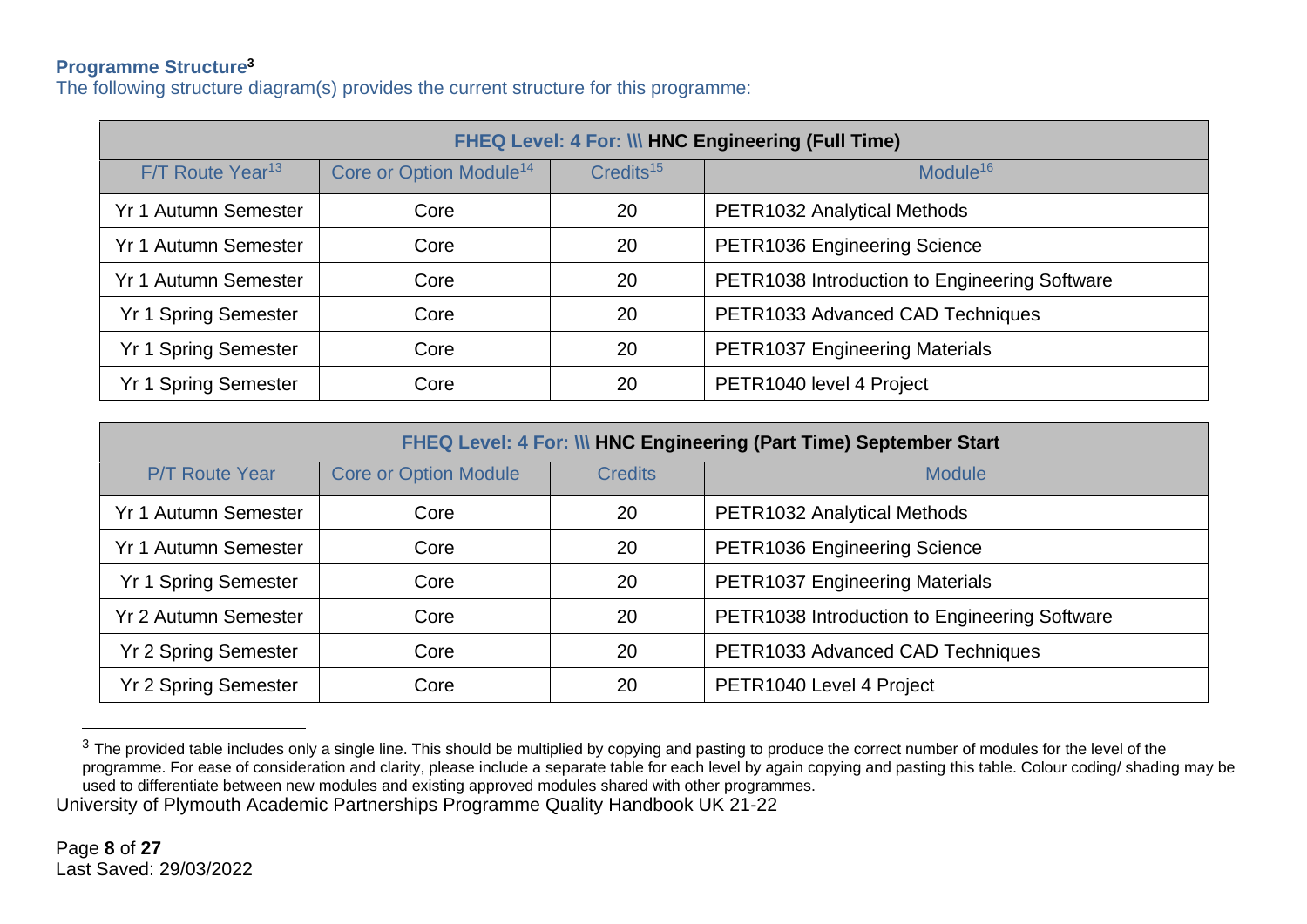| FHEQ Level: 4 For: III HNC Engineering (Part Time) January Start |                                                                 |    |                                               |  |  |
|------------------------------------------------------------------|-----------------------------------------------------------------|----|-----------------------------------------------|--|--|
| <b>P/T Route Year</b>                                            | <b>Core or Option Module</b><br><b>Credits</b><br><b>Module</b> |    |                                               |  |  |
| <b>Yr 1 Spring Semester</b>                                      | Core                                                            | 20 | PETR1033 Advanced CAD Techniques              |  |  |
| <b>Yr 1 Spring Semester</b>                                      | Core                                                            | 20 | <b>PETR1037 Engineering Materials</b>         |  |  |
| <b>Yr 2 Autumn Semester</b>                                      | Core                                                            | 20 | PETR1038 Introduction to Engineering Software |  |  |
| <b>Yr 2 Spring Semester</b>                                      | Core                                                            | 20 | PETR1040 Level 4 Project                      |  |  |
| <b>Yr 3 Autumn Semester</b>                                      | Core                                                            | 20 | PETR1032 Analytical Methods                   |  |  |
| <b>Yr 3 Autumn Semester</b>                                      | Core                                                            | 20 | PETR1036 Engineering Science                  |  |  |

University of Plymouth Academic Partnerships Programme Quality Handbook UK 21-22

Page **9** of **27** Last Saved: 29/03/2022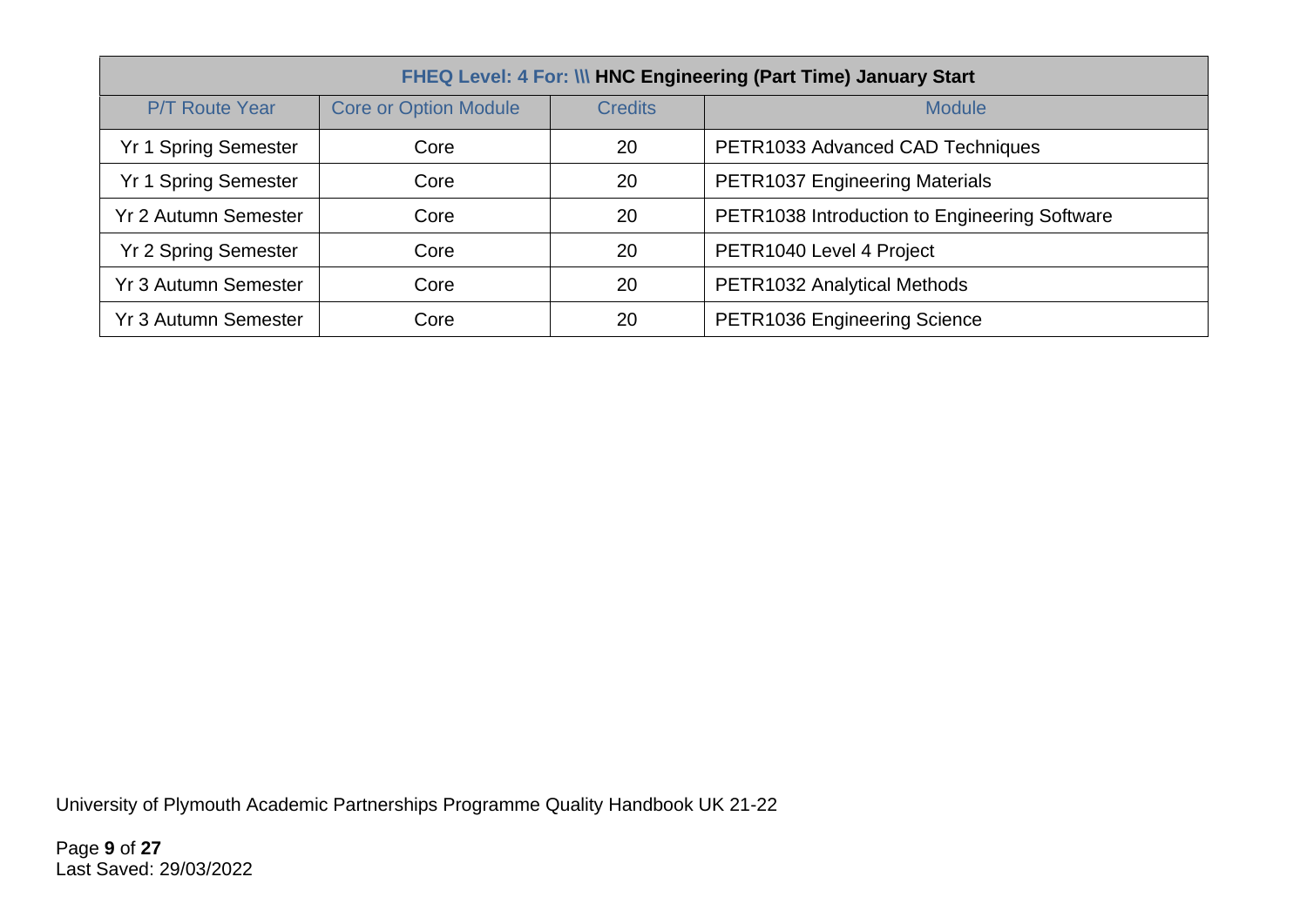## <span id="page-9-0"></span>**Module Records**

SECTION A: DEFINITIVE MODULE RECORD. *Proposed changes must be submitted via Faculty Quality Procedures for approval and issue of new module code.*

|                    | <b>MODULE CODE:</b>         | PETR1032             | <b>MODULE TITLE:</b>       |                 | <b>Analytical Methods</b> |  |
|--------------------|-----------------------------|----------------------|----------------------------|-----------------|---------------------------|--|
|                    |                             |                      |                            |                 |                           |  |
| <b>CREDITS: 20</b> |                             | <b>FHEQ Level: 4</b> |                            | JACS CODE: H600 |                           |  |
|                    |                             |                      |                            |                 |                           |  |
|                    | <b>PRE-REQUISITES: None</b> |                      | <b>CO-REQUISITES: None</b> |                 | <b>COMPENSATABLE: No</b>  |  |

#### SHORT MODULE DESCRIPTOR: (max 425 characters)

This module focuses upon the mathematical strategies and processes involved in solving a wide range of engineering problems. Develops analytical and algebraic skills transferable to engineering subjects. Gives students the analytical tools to solve problems in their own field and also exposes them to the application of complex number, matrix methods, calculus and statistics across engineering.

|                                                             | ELEMENTS OF ASSESSMENT Use HESA KIS definitions] |                              |       |                |                 |  |  |
|-------------------------------------------------------------|--------------------------------------------------|------------------------------|-------|----------------|-----------------|--|--|
| <b>WRITTEN EXAMINATION   COURSEWORK</b><br><b>PRACTICAL</b> |                                                  |                              |       |                |                 |  |  |
| E1 (Examination)                                            |                                                  | 40%   C1 (Coursework)<br>60% |       | P1 (Practical) | 0% or Pass/Fail |  |  |
| E2 (Clinical                                                | 0 %                                              | A1 (Generic                  | $0\%$ |                |                 |  |  |
| Examination)                                                |                                                  | Assessment)                  |       |                |                 |  |  |
| (Test                                                       | $0\%$                                            |                              |       |                |                 |  |  |

SUBJECT ASSESSMENT PANEL Group to which module should be linked: Science & Technology

Professional body minimum pass mark requirement: N/A

MODULE AIMS: Students will be able to:

- Develop an appreciation of the need for accurate analysis of engineering problems.
- Improve confidence and competence in the use of numerical and analytical techniques.
- Motivate students to use Mathematics software package for engineering solutions.

#### ASSESSED LEARNING OUTCOMES: (additional guidance below)

At the end of the module the learner will be expected to be able to:

- 1. Apply routine and non-routine mathematical techniques to solve engineering problems.
- 2. Determine solutions to engineering problems using differential and integral calculus.
- 3. Solve first and second order ordinary differential equations.
- 4. Use matrix algebra and complex number theory in practical applications.
- 5. Analyse engineering data and evaluate information from various sources.

| DATE OF APPROVAL:      | 04/2016 | <b>FACULTY/OFFICE:</b> | Academic Partnerships |
|------------------------|---------|------------------------|-----------------------|
|                        |         |                        |                       |
| DATE OF                | 09/2019 | SCHOOL/PARTNER: PETROC |                       |
| <b>IMPI EMENTATION</b> |         |                        |                       |
| DATE(S) OF APPROVED    |         |                        |                       |
|                        | 01/2019 | TERM/SEMESTER          | 'SEMESTER 1' (AU)     |
| <b>CHANGE:</b>         |         |                        |                       |
|                        |         |                        |                       |

University of Plymouth Academic Partnerships Programme Quality Handbook UK 21-22

Page **10** of **27** Last Saved: 29/03/2022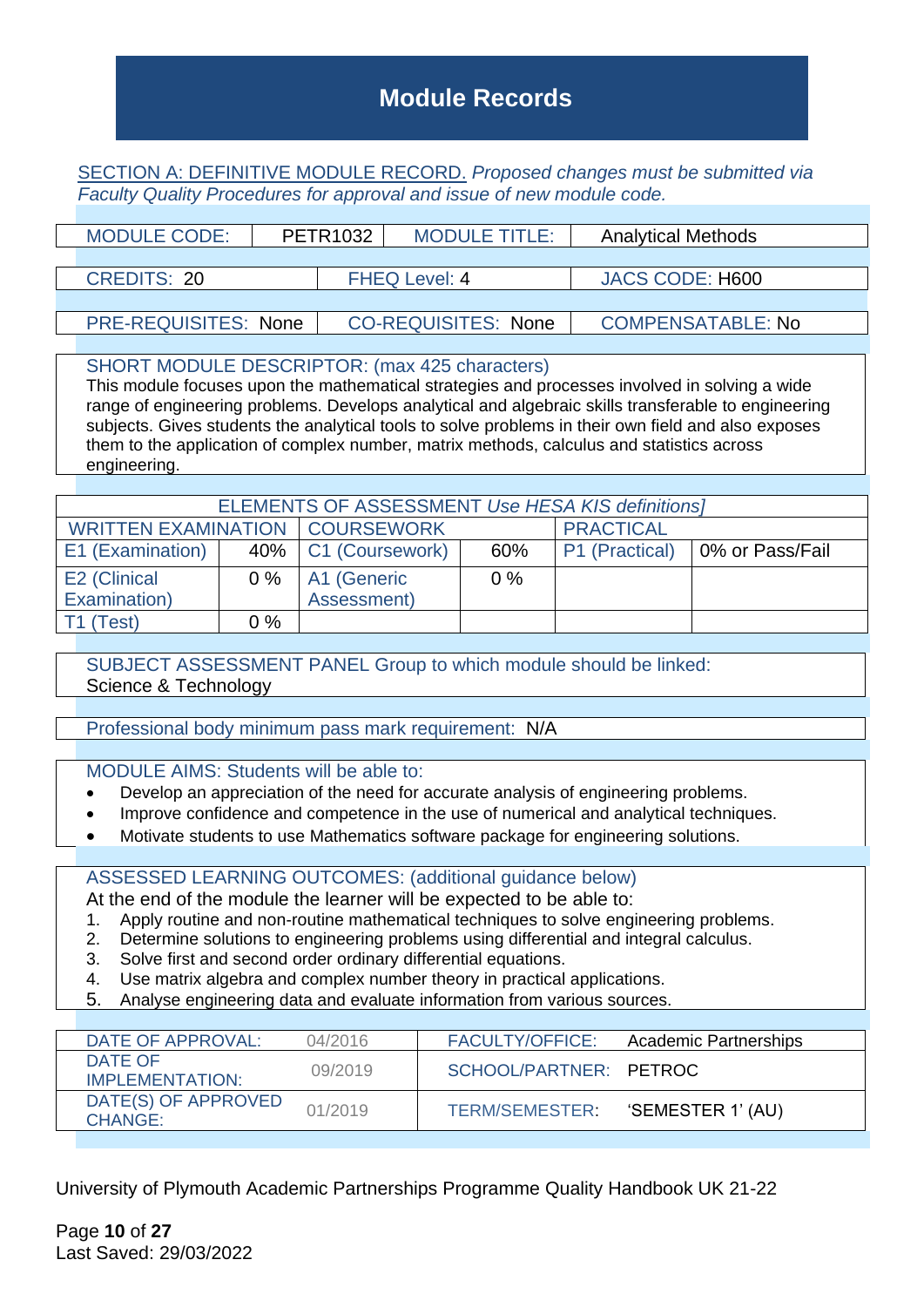Additional notes (for office use only): For delivering institution's HE Operations or Academic Partnerships use if required

#### SECTION B: DETAILS OF TEACHING, LEARNING AND ASSESSMENT

*Items in this section must e considered annually and amended as appropriate, in conjunction with the Module Review Process. Some parts of this page may be used in the KIS return and published on the extranet as a guide for prospective students. Further details for current students should be provided in module guidance notes.*

ACADEMIC YEAR: 2021/22 NATIONAL COST CENTRE:119

MODULE LEADER: Irina Spulber | OTHER MODULE STAFF: Robert Combes

#### SUMMARY of MODULE CONTENT

• Addition, subtraction, multiplication and division of complex numbers. Polar form and Argand diagram.

• Matrix operators, inverse of a matrix, solution of non-singular linear systems of equations using matrix and determinant methods.

• Definition and interpretation of a derivative. Sum, product, quotient and function of a function rules. Rates of change, second derivative and the use of max/min theory to solve engineering problems. Define the partial derivative, functions of more than two variables, small changes and errors.

• Solve differential equations with general and particular solutions. Linear second order ordinary differential equations with real and complex roots. Complementary function and particular integral. Engineering applications: electrical and mechanical (damped and forced vibrations).

Integration by parts, the definite integral. Engineering applications of integration e.g.- area, centroid of simple shapes, second moment of area, mean and RMS Mean, SD and variance of bivariate data. Regression, Pearson's coefficient, Spearman's rank correlation coefficient.

| SUMMARY OF TEACHING AND LEARNING [Use HESA KIS definitions] |              |                                                          |  |  |
|-------------------------------------------------------------|--------------|----------------------------------------------------------|--|--|
| <b>Scheduled Activities</b>                                 | <b>Hours</b> | <b>Comments/Additional Information</b>                   |  |  |
| Lectures                                                    | 40           | Guided learning                                          |  |  |
| Seminar                                                     | 15           | Woking through student issues with set problems          |  |  |
| Workshop                                                    | 20           | Computer based practical application work with support   |  |  |
|                                                             |              | and feedback from tutor.                                 |  |  |
| <b>Guided Independent</b>                                   | 125          | Guidelines for this are provided on the Moodle and flip  |  |  |
| Study                                                       |              | teaching activities, preparing for each lesson, is       |  |  |
|                                                             |              | expected.                                                |  |  |
| Total                                                       | <b>200</b>   | (NB: 1 credit = 10 hours or learning; 10 credits = $100$ |  |  |
|                                                             |              | hours, etc)                                              |  |  |

| Category          | Element        | Component           | Component | <b>Comments include links</b>                         |
|-------------------|----------------|---------------------|-----------|-------------------------------------------------------|
|                   |                | <b>Name</b>         | Weighting | to learning objectives                                |
| <b>Written</b>    | E <sub>1</sub> | Formal exam         | Total     | LO1, LO3                                              |
|                   |                |                     | $=100%$   |                                                       |
| exam              | T1             |                     |           |                                                       |
|                   |                | computer            | Total     | LO <sub>2</sub> , LO <sub>4</sub> and LO <sub>5</sub> |
| <b>Coursework</b> | C <sub>1</sub> | assisted activities | $=100%$   |                                                       |
|                   |                | to solve problems   |           |                                                       |
| <b>Practical</b>  | Þ              |                     | 0%        |                                                       |
|                   |                |                     |           |                                                       |

| Updated by:      | Date:   | Approved by:                  | Date:      |
|------------------|---------|-------------------------------|------------|
| <b>I.</b> Spuber | 09/2021 | Stacey <sup>-</sup><br>Tanton | 16/05/2020 |

University of Plymouth Academic Partnerships Programme Quality Handbook UK 21-22

Page **11** of **27** Last Saved: 29/03/2022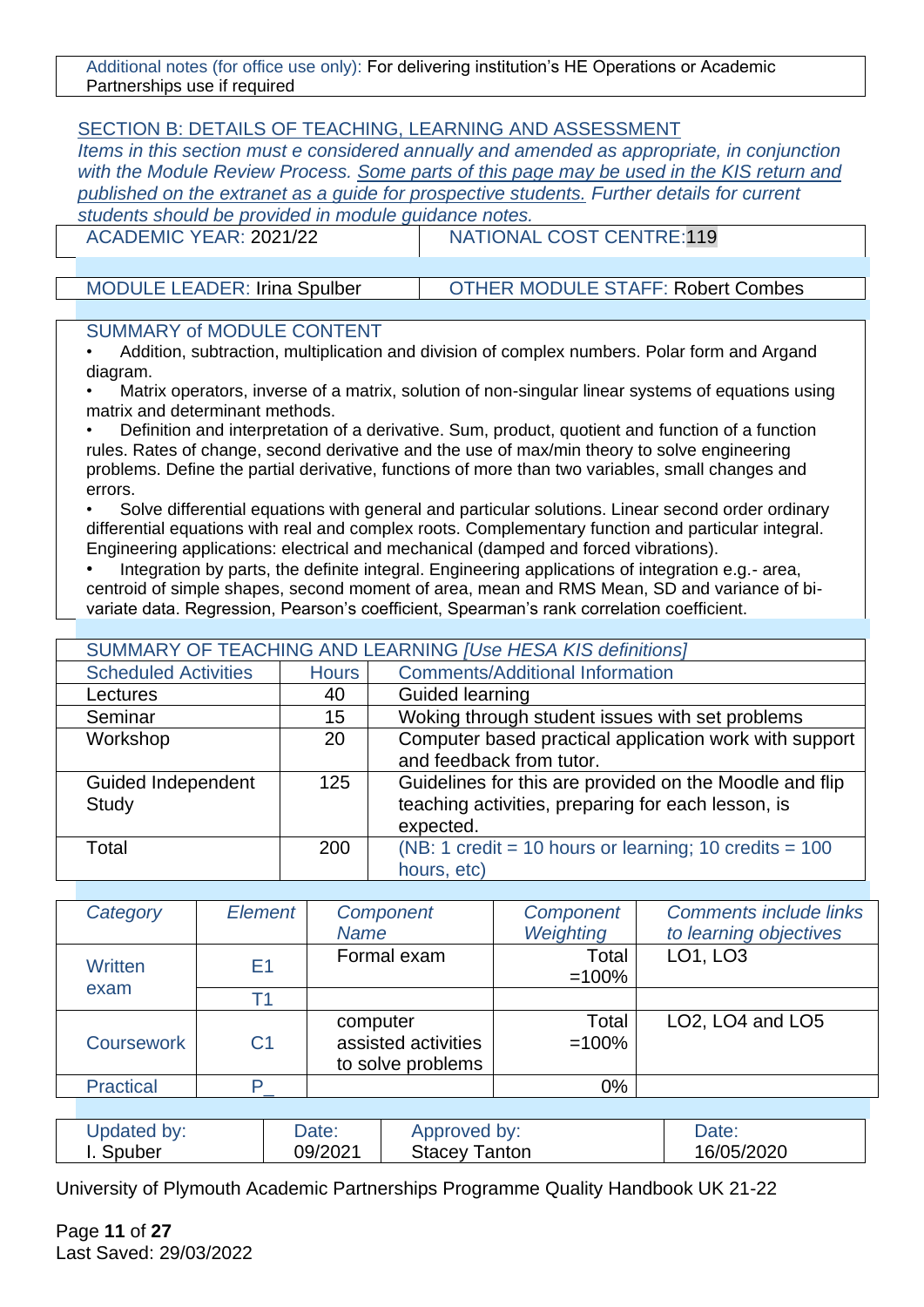Recommended Texts and Sources: (Please use these or more recent editions)

Bird, J. (2014) Higher Engineering Mathematics. 6<sup>th</sup> edn. Amsterdam: Newnes

Breach, M. (2011) Fundamental Maths for Engineering and Science. Basingstoke: Palgrave Macmillan

Singh, K. (2011) Engineering Mathematics through Applications. 2<sup>nd</sup> edn. Basingstoke: Palgrave Macmillan

Stroud, K.A. Booth, D. J. (2013) Engineering Mathematics. 7<sup>th</sup> edn. Palgrave Macmillan

University of Plymouth Academic Partnerships Programme Quality Handbook UK 21-22

Page **12** of **27** Last Saved: 29/03/2022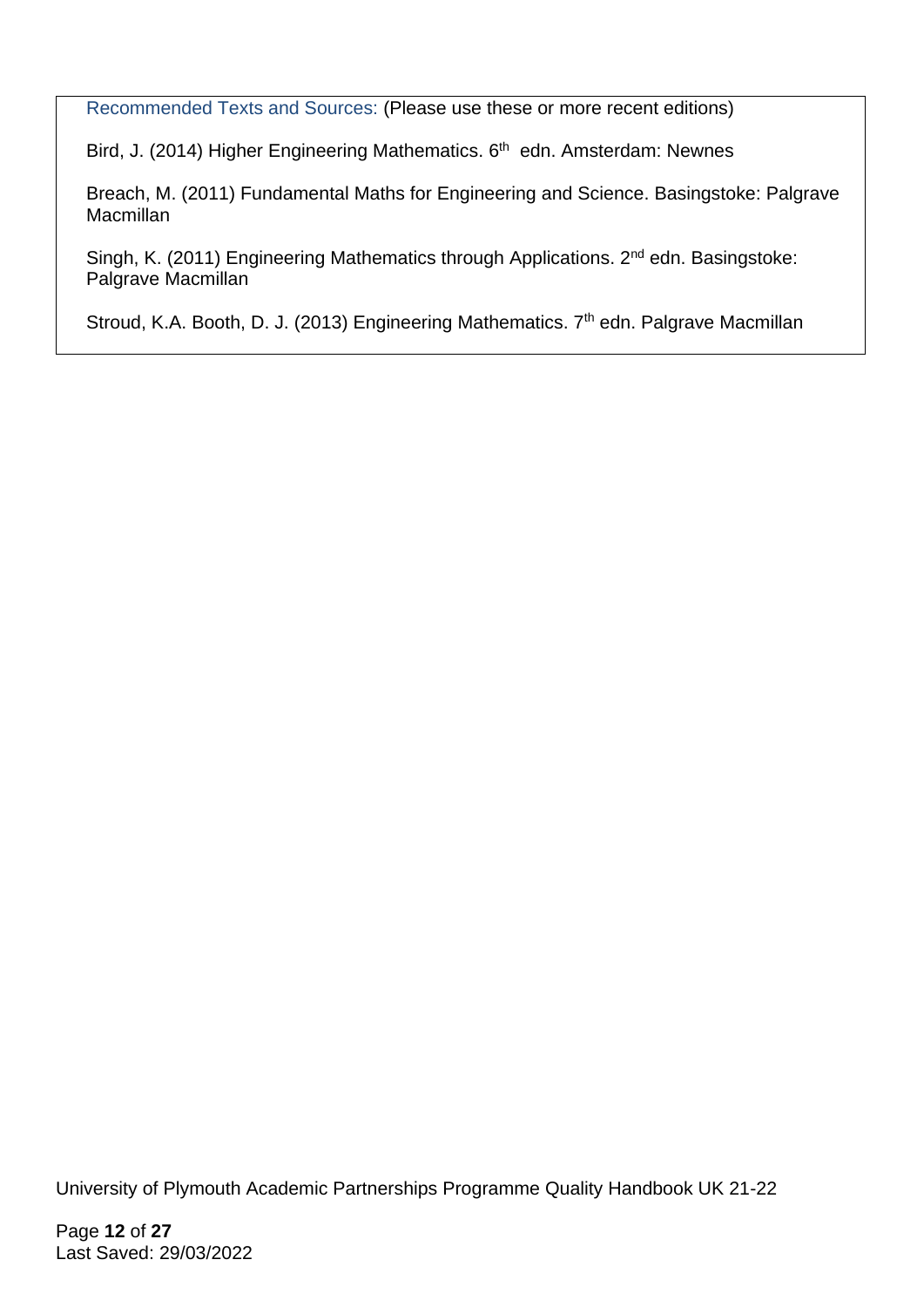#### SECTION A: DEFINITIVE MODULE RECORD. *Proposed changes must be submitted via Faculty Quality Procedures for approval and issue of new module code.*

| <b>MODULE TITLE:</b>       | <b>Advanced CAD Techniques</b> |
|----------------------------|--------------------------------|
|                            |                                |
| <b>FHEQ Level: 4</b>       | <b>JACS CODE: H130</b>         |
|                            |                                |
| <b>CO-REQUISITES: None</b> | <b>COMPENSATABLE: Yes</b>      |
|                            | MODULE CODE: PETR1033          |

SHORT MODULE DESCRIPTOR: *(max 425 characters)*

This module develops both 2D and 3D modelling skills and the use of computer simulation in support of engineering tasks. The principal activity will be developing a portfolio of engineering drawings and designs by working through graded tasks. Students' produce working drawings and designs, where some are used produce animations and analysis.

| <b>ELEMENTS OF ASSESSMENT Use HESA KIS definitions]</b> |      |                         |   |                          |           |  |
|---------------------------------------------------------|------|-------------------------|---|--------------------------|-----------|--|
| <b>WRITTEN EXAMINATION</b>                              |      | <b>COURSEWORK</b>       |   | <b>PRACTICAL</b>         |           |  |
| E1 (Examination)                                        |      | 0% C1 (Coursework)      |   | $100\%$   P1 (Practical) | $%$ or    |  |
|                                                         |      |                         |   |                          | Pass/Fail |  |
| <b>E2 (Clinical Examination)</b>                        | $\%$ | A1 (Generic Assessment) | % |                          |           |  |
| Test)                                                   | %    |                         |   |                          |           |  |

SUBJECT ASSESSMENT PANEL Group to which module should be linked: Science & Technology

Professional body minimum pass mark requirement: N/A

#### MODULE AIMS:

• Evaluate the differences between 2D drawing, wire-frame, surface and solid modelling techniques and their relationship to the manufacturing process

- To develop the skills necessary to produce models in the development of a design brief
- To develop the skills necessary to produce visualisations
- To investigate the use of simulation software

ASSESSED LEARNING OUTCOMES: (additional guidance below)

At the end of the module the learner will be expected to be able to:

1. Understand and apply 2D techniques and standards to engineering problems and self-reflect upon the result.

2. Produce 3D wire-frame, surface and solid models to an acceptable industry standard and justify techniques used.

3. Apply advanced parametric modelling techniques in the creation of engineering designs including animated visualisations and evaluate own practice.

4. Analyse the performance of systems through simulation software application techniques.

| DATE OF APPROVAL:                     | 04/2016 | <b>FACULTY/OFFICE:</b> | <b>Academic Partnerships</b> |
|---------------------------------------|---------|------------------------|------------------------------|
| DATE OF<br><b>IMPLEMENTATION:</b>     | 09/2016 | <b>SCHOOL/PARTNER:</b> | PFTROC                       |
| DATE(S) OF<br><b>APPROVED CHANGE:</b> | 06/2016 | TERM/SEMESTER:         | 'SEMESTER 2' (SP)            |
|                                       |         |                        |                              |

Additional notes (for office use only): For delivering institution's HE Operations or Academic Partnerships use if required

University of Plymouth Academic Partnerships Programme Quality Handbook UK 21-22

Page **13** of **27** Last Saved: 29/03/2022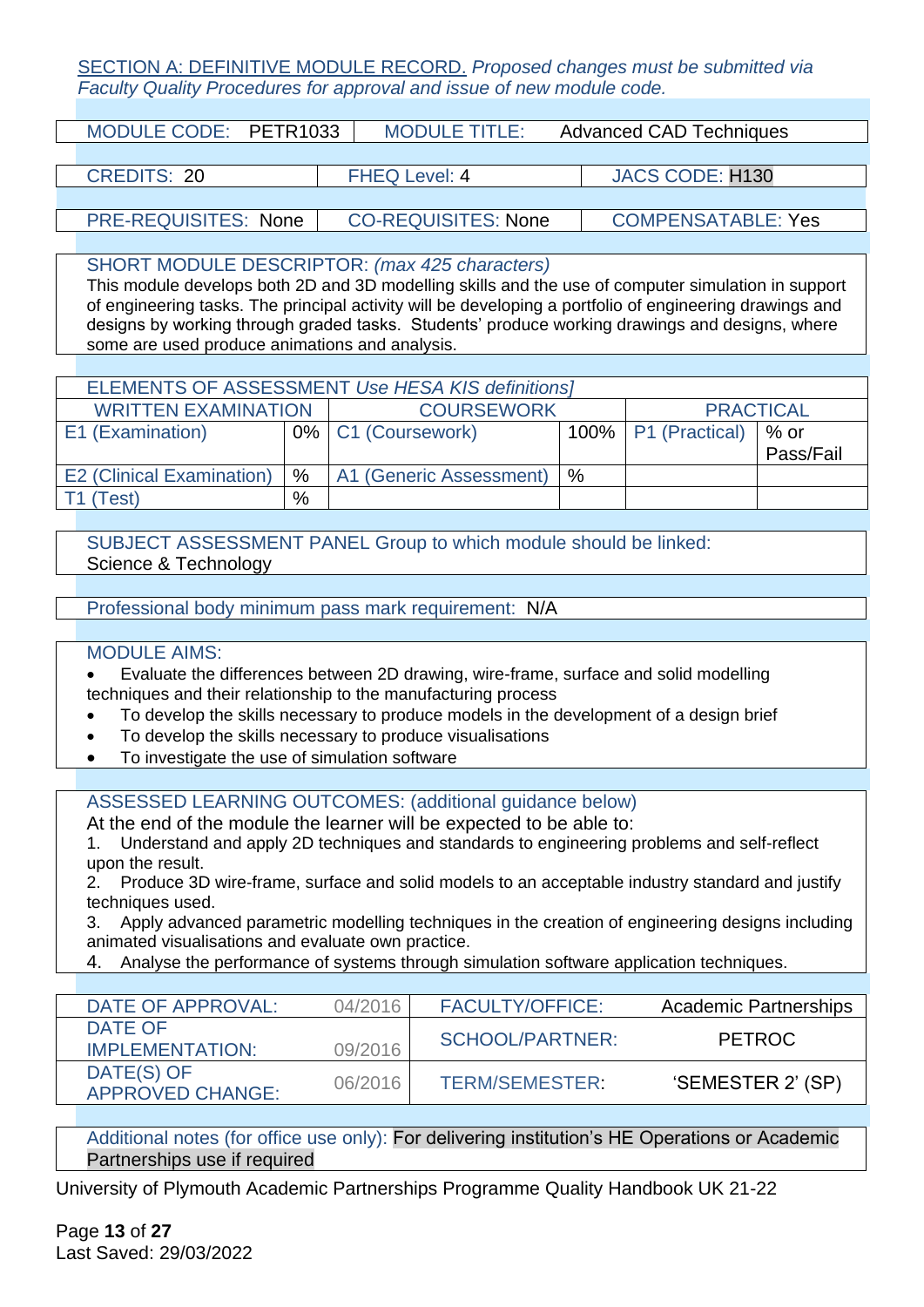#### SECTION B: DETAILS OF TEACHING, LEARNING AND ASSESSMENT

*Items in this section must e considered annually and amended as appropriate, in conjunction with the Module Review Process. Some parts of this page may be used in the KIS return and published on the extranet as a guide for prospective students. Further details for current students should be provided in module guidance notes.*

ACADEMIC YEAR: 2021/22 NATIONAL COST CENTRE: 120

#### MODULE LEADER: Andy Wilson-Rudd | OTHER MODULE STAFF: None

#### SUMMARY of MODULE CONTENT

- 3D drawing and editing commands
- Sketching and constraining parameters
- Creating assemblies
- Creating 2D drawings from 3D models
- 3D animations
- Use of design software for simulation purposes
- Use of design software to produce design performance information.
- Direct conversion of 3D models to CAM programs

| SUMMARY OF TEACHING AND LEARNING [Use HESA KIS definitions] |              |                                                          |  |  |  |
|-------------------------------------------------------------|--------------|----------------------------------------------------------|--|--|--|
| <b>Scheduled Activities</b>                                 | <b>Hours</b> | <b>Comments/Additional Information</b>                   |  |  |  |
| Lectures                                                    | 5            |                                                          |  |  |  |
| Seminar                                                     | 10           |                                                          |  |  |  |
| <b>Guided Independent</b>                                   | 150          | Carrying out investigations, assessment of               |  |  |  |
| <b>Study</b>                                                |              | documentation and collecting data for CAD                |  |  |  |
| <b>Practical Classes &amp;</b>                              | 35           | Computer based practical application work with support   |  |  |  |
| workshops                                                   |              | and feedback from tutor.                                 |  |  |  |
| Total                                                       | 200          | (NB: 1 credit = 10 hours or learning; 10 credits = $100$ |  |  |  |
|                                                             |              | hours, etc)                                              |  |  |  |

| Category          | Element        | Component<br><b>Name</b> | Component<br>Weighting | Comments include links to<br>learning objectives |
|-------------------|----------------|--------------------------|------------------------|--------------------------------------------------|
| Written           |                |                          | Total = $0\%$          |                                                  |
| exam              |                |                          | Total = $0\%$          |                                                  |
|                   |                | Portfolio                | 100%                   | $LO1 - LO4$                                      |
| <b>Coursework</b> | C <sub>1</sub> |                          | $Total =$              |                                                  |
|                   |                |                          | 100%                   |                                                  |
| <b>Practical</b>  | P.             |                          | Total = $0\%$          |                                                  |

|  | Updated by: I.<br>Spuber | Date:0/2021 | Approved by: Stacey Tanton | Date:16/05/2020 |
|--|--------------------------|-------------|----------------------------|-----------------|
|--|--------------------------|-------------|----------------------------|-----------------|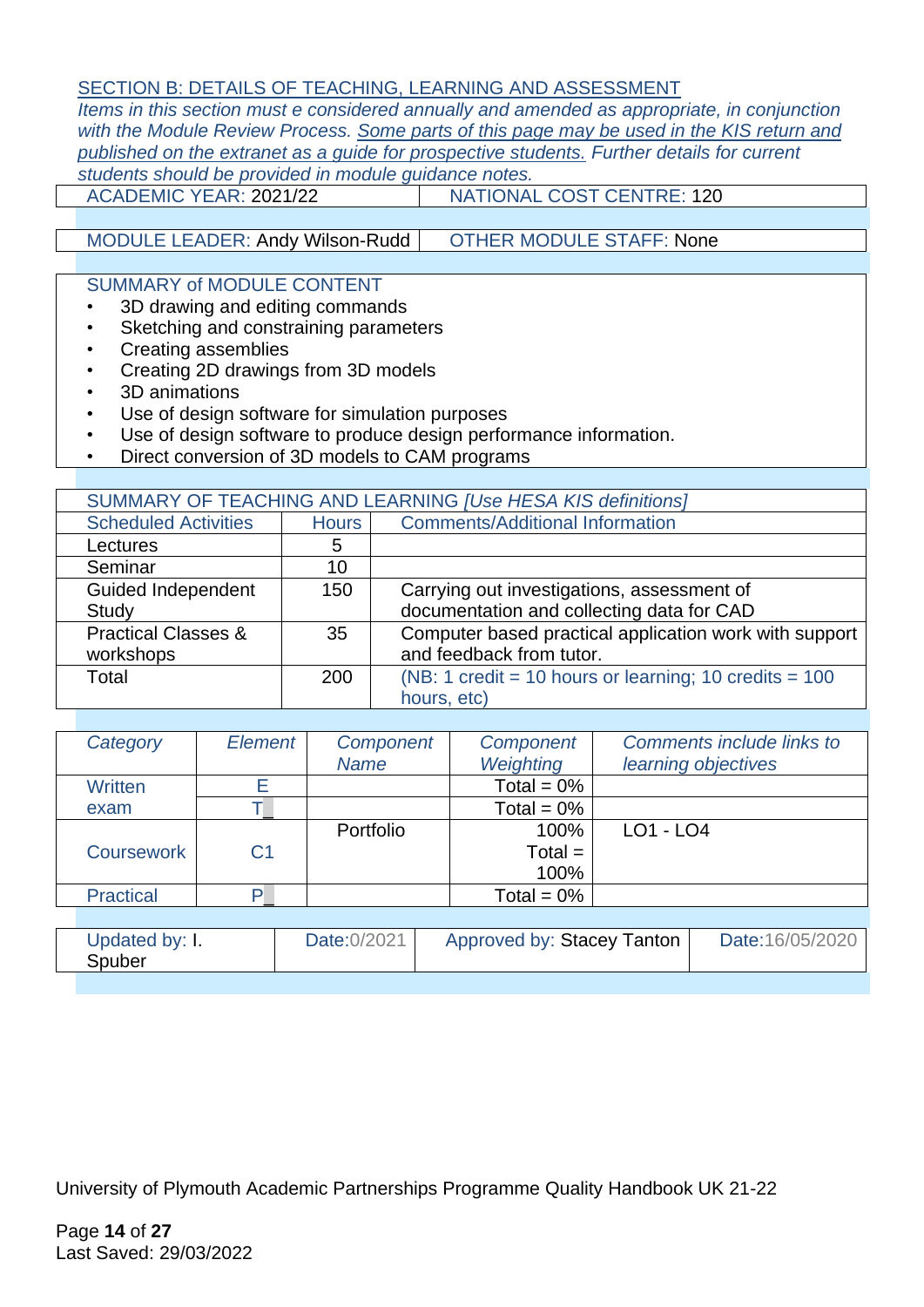Recommended Texts and Sources: (use most current available edition)

Kurowski, P. (2015) *Engineering Analysis with SOLIDWORKS Simulation*.

Planchard, D. (2015) *SOLIDWORKS* 2016 Reference Guide.

**Journals** 

Journals and magazines related to mechanical design: The Engineering; The Engineering Designer; Professional Engineering; Engineering and Technology; Eureka; Develop 3D

Web-based sources

Design Council: <http://www.designcouncil.org.uk/> Design Museum: <http://www.designmuseum.org/> eFunda – online reference for engineers: [http://www.efunda.com](http://www.efunda.com/) The Institution of Mechanical Engineers, IMechE: [http://www.imeche.org](http://www.imeche.org/) The Institution of Engineering Designers: <http://www.ied.org.uk/> Patents:

University of Plymouth Academic Partnerships Programme Quality Handbook UK 21-22

Page **15** of **27** Last Saved: 29/03/2022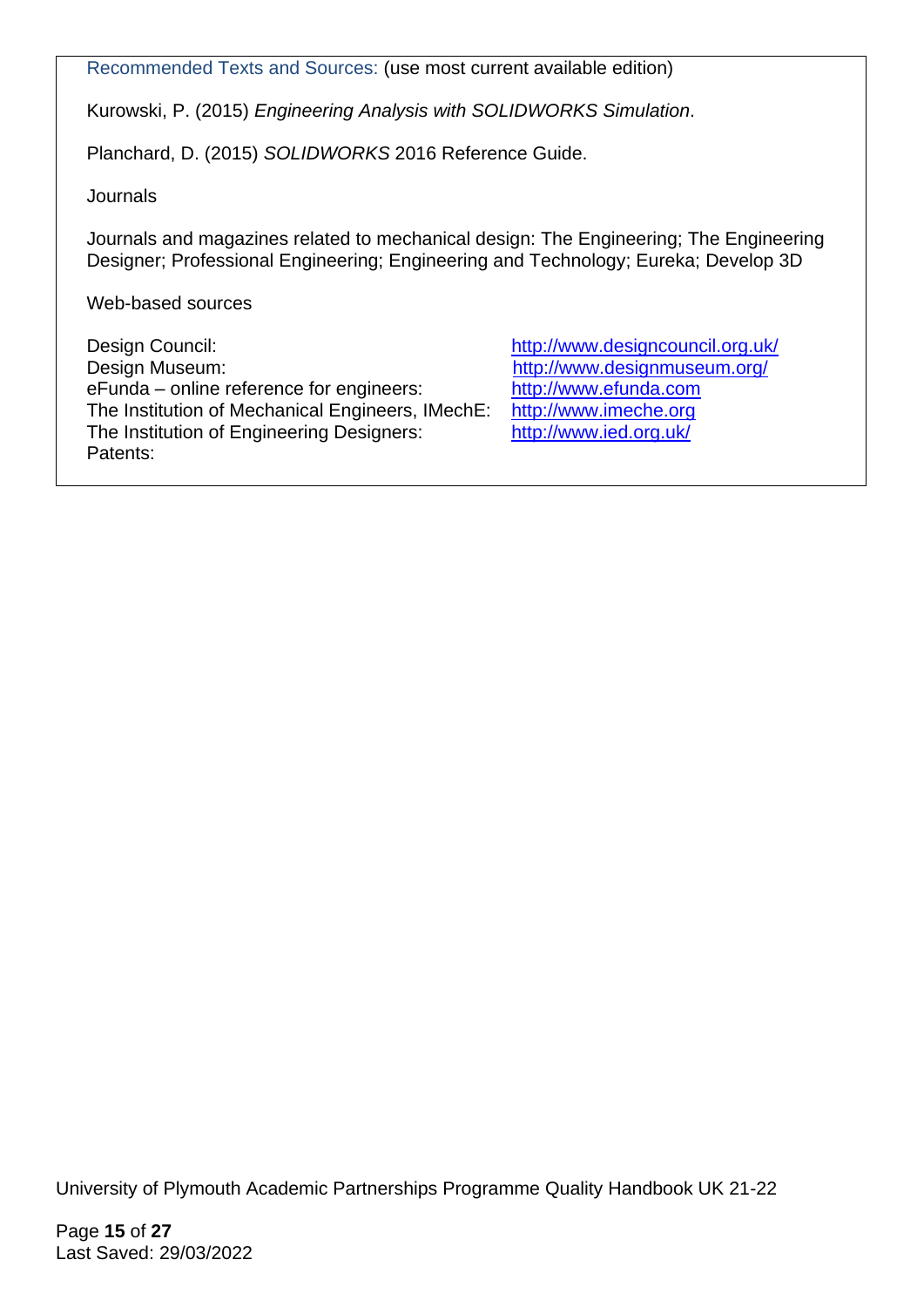#### SECTION A: DEFINITIVE MODULE RECORD. *Proposed changes must be submitted via Faculty Quality Procedures for approval and issue of new module code.*

| MODULE CODE: PETR1036       | <b>MODULE TITLE:</b>       | <b>Engineering Science</b> |
|-----------------------------|----------------------------|----------------------------|
|                             |                            |                            |
| <b>CREDITS: 20</b>          | <b>FHEQ Level: 4</b>       | <b>JACS CODE: H300</b>     |
|                             |                            |                            |
| <b>PRE-REQUISITES: None</b> | <b>CO-REQUISITES: None</b> | <b>COMPENSATABLE: Yes</b>  |
|                             |                            |                            |

SHORT MODULE DESCRIPTOR: (max 425 characters) This module provides an introduction to solid mechanics and energy systems so that students will have a firm base from which to work when they under take further studies.

| <b>ELEMENTS OF ASSESSMENT Use HESA KIS definitions]</b> |    |                         |     |                  |           |  |
|---------------------------------------------------------|----|-------------------------|-----|------------------|-----------|--|
| <b>WRITTEN EXAMINATION</b>                              |    | <b>COURSEWORK</b>       |     | <b>PRACTICAL</b> |           |  |
| E1 (Examination)                                        |    | 50%   C1 (Coursework)   | 50% |                  | $0\%$ or  |  |
|                                                         |    |                         |     | (Practical)      | Pass/Fail |  |
| E2 (Clinical Examination)   0%                          |    | A1 (Generic Assessment) | 0%  |                  |           |  |
|                                                         |    |                         |     |                  |           |  |
| `est)                                                   | 0% |                         |     |                  |           |  |

SUBJECT ASSESSMENT PANEL Group to which module should be linked: Science & Technology

Professional body minimum pass mark requirement: N/A

#### MODULE AIMS:

• To impart a sound understanding of the effects of forces and moments on the design of machine or structural elements.

- To provide an understanding the fundamentals of stress, strain, and linear elasticity.
- To enable the analysis and evaluate the use of the prismatic bar as a structural element.
- To impart a sound understanding of kinematics, dynamics and energy systems

ASSESSED LEARNING OUTCOMES: (additional guidance below)

At the end of the module the learner will be expected to be able to:

1. Identify the forces and moments on structural elements and determine the major stresses in them.

2. Explain the need for stress analysis of components from both a structural integrity standpoint but also in terms of the penalties for excess weight.

- 3. Understand kinematic relationships as applied to mechanisms.
- 4. Evaluate and predict the behaviour of ideal and actual energy systems.

| DATE OF APPROVAL:                     | 04/2016 | <b>FACULTY/OFFICE:</b> | Academic<br>Partnerships |
|---------------------------------------|---------|------------------------|--------------------------|
| DATE OF<br>IMPLEMENTATION:            | 09/2016 | SCHOOL/PARTNER:        | <b>PETROC</b>            |
| DATE(S) OF APPROVED<br><b>CHANGE:</b> | 06/2016 | <b>TERM/SEMESTER:</b>  | 'SEMESTER 1' (AU)        |

Additional notes (for office use only): For delivering institution's HE Operations or Academic Partnerships use if required

University of Plymouth Academic Partnerships Programme Quality Handbook UK 21-22

Page **16** of **27** Last Saved: 29/03/2022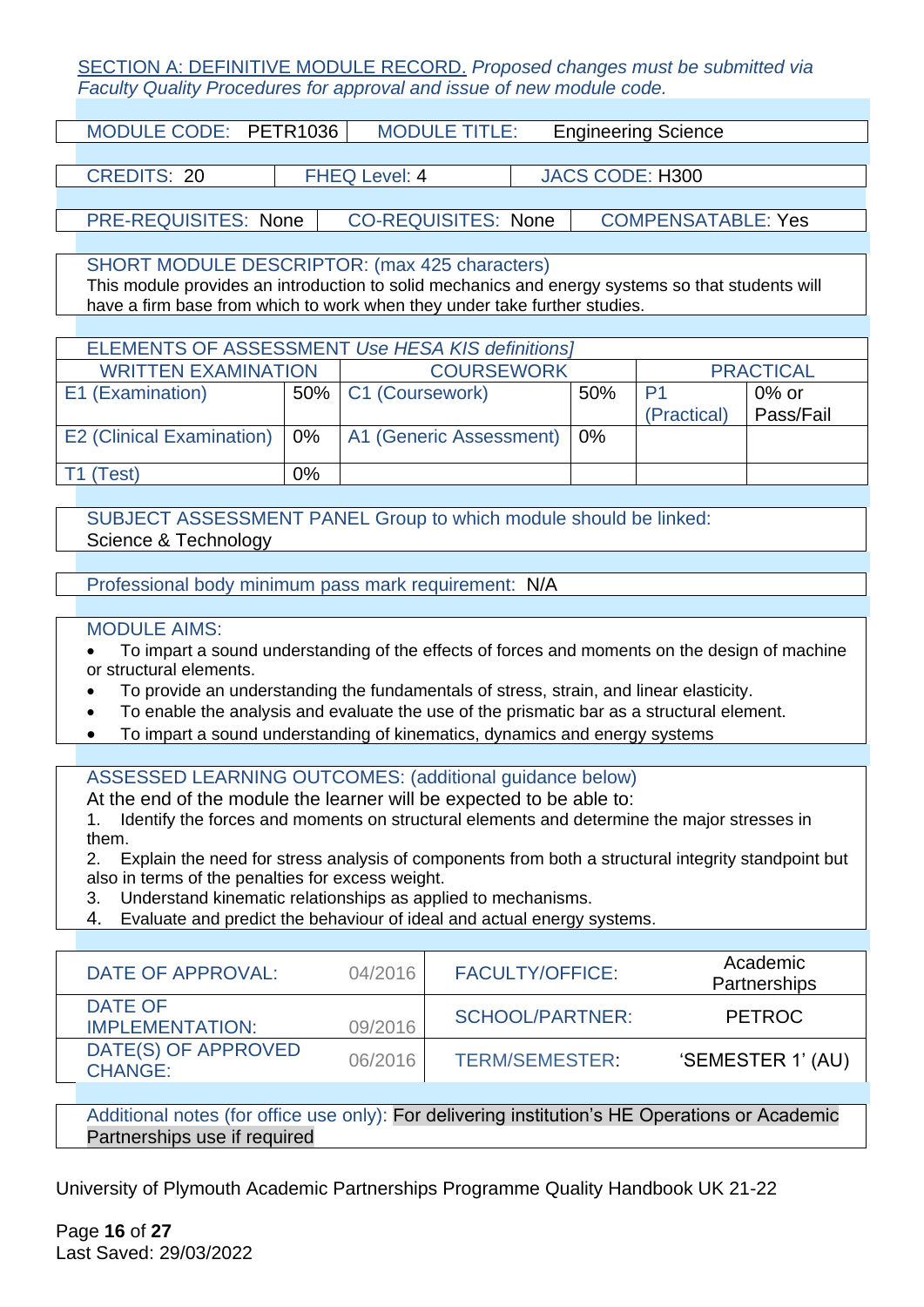#### SECTION B: DETAILS OF TEACHING, LEARNING AND ASSESSMENT

*Items in this section must e considered annually and amended as appropriate, in conjunction with the Module Review Process. Some parts of this page may be used in the KIS return and published on the extranet as a guide for prospective students. Further details for current students should be provided in module guidance notes.* ACADEMIC YEAR: 2021/22 NATIONAL COST CENTRE: 120

MODULE LEADER: Andy Wilson-Rudd | OTHER MODULE STAFF: Robert Coombes

#### SUMMARY of MODULE CONTENT

• Systems and modelling- mathematical and computational. International standards, symbols & data bases.

- Forces and moments- vector representation, components and equilibrium.
- Free body diagrams and force analysis of pin-jointed structures.
- Elements in bending- section properties (I,Z), SF and BM diagrams, critical section, bending stresses, factors of safety.
- Circular elements in torsion- section properties (J), angle of twist, shear stresses.
- Thin walled pressure vessels.
- Combined stresses- Mohr's circle.
- Kinematic relationships between displacement, velocity and acceleration- relative velocity diagrams.
- Newton's laws of motion, and dynamics of rigid bodies. Balancing of non-coplanar rotating masses.
- Use of concept of energy conservation to predict system behaviour.

| SUMMARY OF TEACHING AND LEARNING <i>[Use HESA KIS definitions]</i> |                  |                                                               |  |  |
|--------------------------------------------------------------------|------------------|---------------------------------------------------------------|--|--|
| <b>Scheduled Activities</b>                                        | Ho<br><b>urs</b> | <b>Comments/Additional Information</b>                        |  |  |
| Lectures                                                           | 10               |                                                               |  |  |
| Seminar                                                            | 10               | Discussion sessions where students discuss research and       |  |  |
|                                                                    |                  | relate to work place and practical sessions.                  |  |  |
| Guided Independent                                                 | 15               | Online worksheets and learning materials                      |  |  |
| Study                                                              | 5                |                                                               |  |  |
| <b>Practical Classes &amp;</b>                                     | 25               | Use of technical resources and practical application work     |  |  |
| workshops                                                          |                  | with support and feedback from tutor.                         |  |  |
| Total                                                              | 20               | (NB: 1 credit = 10 hours or learning; 10 credits = 100 hours) |  |  |
|                                                                    | 0                |                                                               |  |  |

| Category                                 | Element        | Component<br><b>Name</b> | Component<br>Weighting  | <b>Comments include links</b><br>to learning objectives |
|------------------------------------------|----------------|--------------------------|-------------------------|---------------------------------------------------------|
| E <sub>1</sub><br><b>Written</b><br>exam |                | Exam                     | 100%<br>Total = $100\%$ | LO1.3                                                   |
|                                          |                |                          | Total = $0\%$           |                                                         |
| <b>Coursework</b>                        | C <sub>1</sub> | Report                   | 100%<br>Total = $100\%$ | LO <sub>2</sub> and LO <sub>4</sub>                     |
| <b>Practical</b>                         | D              |                          | Total = $0\%$           |                                                         |

| Jpdated by: | Date:   | Approved by:                 | Date:    |
|-------------|---------|------------------------------|----------|
| Spuber      | 09/2021 | Stacey<br><sup>-</sup> anton | 16/05/20 |

University of Plymouth Academic Partnerships Programme Quality Handbook UK 21-22

Page **17** of **27** Last Saved: 29/03/2022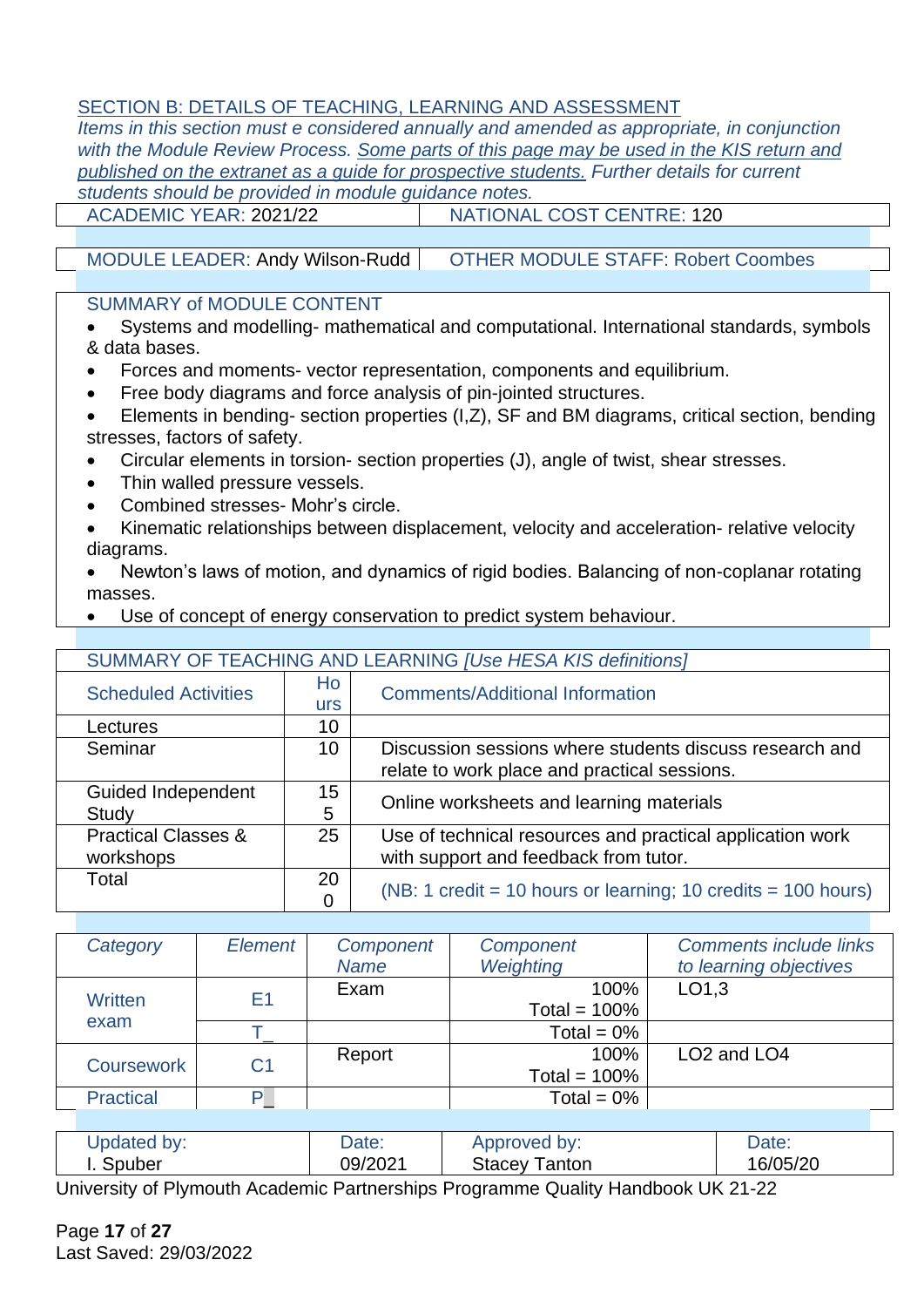Recommended Texts and Sources: (use most current available edition)

Bird, J. and Ross, C. (2015) *Mechanical Engineering Principles*. 3rd ed. Routledge

Bolton, W. (2015) *Engineering Science*. 5th ed. Routledge

Journals: *International Journal of Engineering Science International Journal of Engineering Education*

Websites: Petroc Moodle VLE Engineering Materials (update as new page)

University of Plymouth Academic Partnerships Programme Quality Handbook UK 21-22

Page **18** of **27** Last Saved: 29/03/2022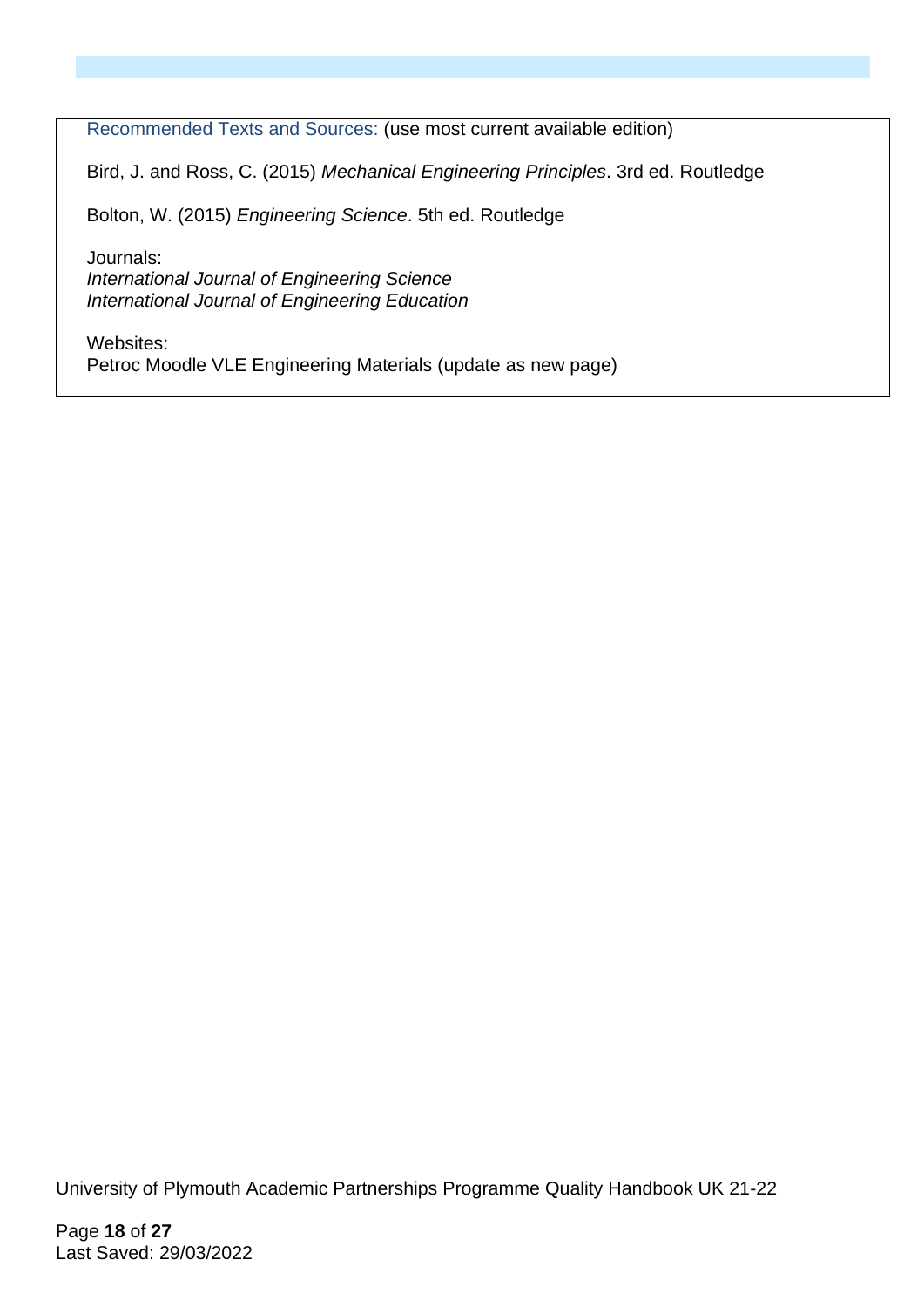#### SECTION A: DEFINITIVE MODULE RECORD. *Proposed changes must be submitted via Faculty Quality Procedures for approval and issue of new module code.*

| <b>MODULE CODE:</b>         | <b>PETR1037</b>      | <b>MODULE TITLE:</b>       | <b>Engineering Materials</b> |  |  |
|-----------------------------|----------------------|----------------------------|------------------------------|--|--|
|                             |                      |                            |                              |  |  |
| <b>CREDITS: 20</b>          | <b>FHEQ Level: 4</b> |                            | JACS CODE: H300              |  |  |
|                             |                      |                            |                              |  |  |
| <b>PRE-REQUISITES: None</b> |                      | <b>CO-REQUISITES: None</b> | <b>COMPENSATABLE: Yes</b>    |  |  |

#### SHORT MODULE DESCRIPTOR: (max 425 characters)

This module provides an introduction to material characteristic and classification. Develop knowledge and understanding of the relationship between observation and materials testing technique. To take account of the requirements of destructive and non-destructive testing. Students will have a firm base from which to work when they under take further studies.

| ELEMENTS OF ASSESSMENT Use HESA KIS definitions] |       |                   |       |                  |                 |  |  |
|--------------------------------------------------|-------|-------------------|-------|------------------|-----------------|--|--|
| <b>WRITTEN</b>                                   |       | <b>COURSEWORK</b> |       | <b>PRACTICAL</b> |                 |  |  |
| <b>EXAMINATION</b>                               |       |                   |       |                  |                 |  |  |
| F1                                               | 50%   | C <sub>1</sub>    | 50%   | P1               | 0% or Pass/Fail |  |  |
| (Examination)                                    |       | (Coursework)      |       | (Practical)      |                 |  |  |
| E2 (Clinical                                     | $0\%$ | A1 (Generic       | $0\%$ |                  |                 |  |  |
| Examination)                                     |       | Assessment)       |       |                  |                 |  |  |
| T1 (Test)                                        | $0\%$ |                   |       |                  |                 |  |  |

SUBJECT ASSESSMENT PANEL Group to which module should be linked: Science & **Technology** 

Professional body minimum pass mark requirement: N/A

#### MODULE AIMS:

- To develop an appreciation of different types of material
- To show what effect the processing method will have on the properties and service life of a material
- To provide an understanding of the basic structure of materials and how this relates to mechanical properties
- To show how the properties of a material can be controlled

ASSESSED LEARNING OUTCOMES: (additional guidance below)

At the end of the module the learner will be expected to be able to:

1. Describe the types of materials used in engineering manufacture to include physical and mechanical properties

- 2. Identify and describe the features of a material's structure on a macro and micro basis
- 3. Explain the effects of processing on the structure and properties of materials
- 4. Analyse failure modes in materials

| DATE OF APPROVAL:                                                                                                              | 04/2016 | <b>FACULTY/OFFICE:</b> | <b>Academic Partnerships</b> |
|--------------------------------------------------------------------------------------------------------------------------------|---------|------------------------|------------------------------|
| DATE OF<br><b>IMPLEMENTATION:</b>                                                                                              | 09/2016 | SCHOOL/PARTNER: PETROC |                              |
| DATE(S) OF<br><b>APPROVED CHANGE:</b>                                                                                          | 06/2016 | TERM/SEMESTER:         | 'SEMESTER 2' (SP)            |
| Additional notes (for office use only): For delivering institution's HE Operations or Academic<br>Partnerships use if required |         |                        |                              |

University of Plymouth Academic Partnerships Programme Quality Handbook UK 21-22

Page **19** of **27** Last Saved: 29/03/2022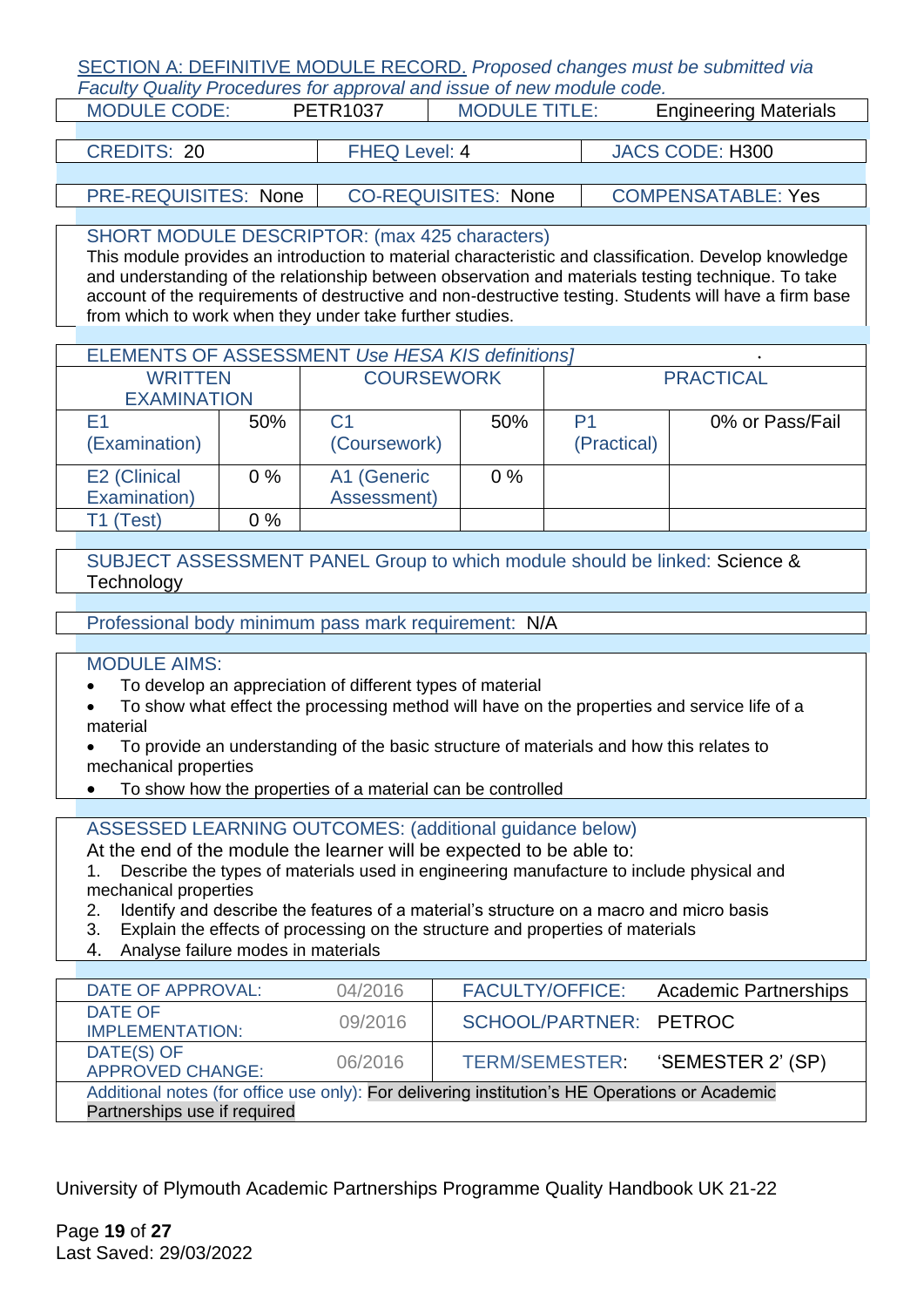#### SECTION B: DETAILS OF TEACHING, LEARNING AND ASSESSMENT

*Items in this section must e considered annually and amended as appropriate, in conjunction with the Module Review Process. Some parts of this page may be used in the KIS return and published on the extranet as a guide for prospective students. Further details for current students should be provided in module guidance notes.*

ACADEMIC YEAR: 2021/22 | NATIONAL COST CENTRE: 120

#### MODULE LEADER: Andy Wilson-Rudd | OTHER MODULE STAFF: Robert Coombes

SUMMARY of MODULE CONTENT

- Classification of materials: metals, polymers, composites
- Mechanical and physical properties and their link to microstructure
- Materials testing: destructive and NDT
- Manufacturability and joining of materials
- Polymer composite materials and their processing
- Failure modes: ductile and brittle fracture, creep and fatigue, stress concentrations, introduction to fracture mechanics.
- Corrosion: simple and galvanic
- Designing for enhanced life in service

|                                | SUMMARY OF TEACHING AND LEARNING [Use HESA KIS definitions] |                                                              |  |  |  |  |
|--------------------------------|-------------------------------------------------------------|--------------------------------------------------------------|--|--|--|--|
| <b>Scheduled Activities</b>    | <b>Hours</b>                                                | <b>Comments/Additional Information</b>                       |  |  |  |  |
| Lectures                       | 5                                                           |                                                              |  |  |  |  |
| Seminar                        | 10                                                          | Students' reflection and discussion sessions on outcome of   |  |  |  |  |
|                                |                                                             | practical experimentation in workshops/labs.                 |  |  |  |  |
| Guided Independent             | 155                                                         | Online Worksheets and learning materials                     |  |  |  |  |
| Study                          |                                                             |                                                              |  |  |  |  |
| <b>Practical Classes &amp;</b> | 30                                                          | Problem solving and material testing experiments carried out |  |  |  |  |
| workshops/labs                 |                                                             | in workshops/labs                                            |  |  |  |  |
| Total                          | 200                                                         | (NB: 1 credit = 10 hours or learning; 10 credits = 100 hour) |  |  |  |  |

| Category              | <b>Element</b> | Component        | Component                  |                              | <b>Comments include links</b>                                                                                                                                                                                        |
|-----------------------|----------------|------------------|----------------------------|------------------------------|----------------------------------------------------------------------------------------------------------------------------------------------------------------------------------------------------------------------|
|                       |                | Name             | Weighting                  |                              | to learning objectives                                                                                                                                                                                               |
| Written exam          | E1             | Exam             | Total = $100\%$            | knowledge and<br>micro basis | LO1 and LO2 to test<br>understanding of the types<br>of materials used in<br>engineering manufacture to<br>include physical and<br>mechanical properties and<br>features of a material's<br>structure on a macro and |
|                       | T.             |                  | Total = $0\%$              |                              |                                                                                                                                                                                                                      |
| <b>Coursework</b>     | C <sub>1</sub> | Report           | 100%<br>Total = $100\%$    |                              | LO3 and LO4 based on<br>characteristics and testing                                                                                                                                                                  |
| <b>Practical</b>      | P.             |                  | Total =0%                  |                              |                                                                                                                                                                                                                      |
|                       |                |                  |                            |                              |                                                                                                                                                                                                                      |
| Updated by: I. Spuber |                | Date:<br>09/2021 | Approved by: Stacey Tanton |                              | Date:<br>16/05/2020                                                                                                                                                                                                  |

University of Plymouth Academic Partnerships Programme Quality Handbook UK 21-22

Page **20** of **27** Last Saved: 29/03/2022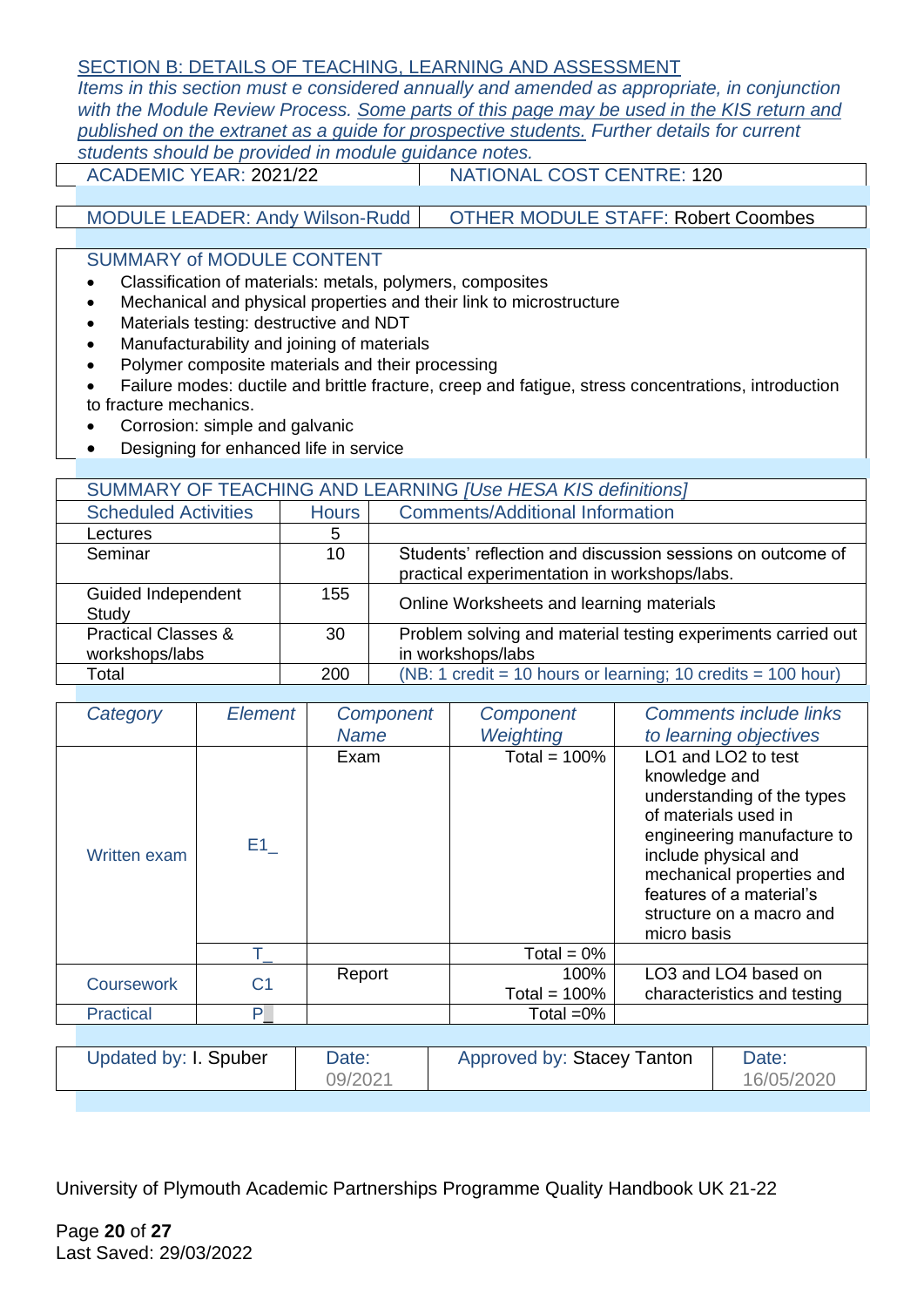Recommended Texts and Sources: (use most current available edition)

Budinski, K. and Budinski, M. (2004) *Engineering Materials: Properties and Selection*. 8th edn. Prentice Hall

Shackelford, J. (2014) *Introduction to Materials Science for Engineers*. 8<sup>th</sup> edn. Prentice Hall

Journals:

*International Journal of Materials Engineering and Technology International Journal of Materials Science and Engineering*

Websites:

Petroc Moodle VLE Engineering Materials (update as new page)

University of Plymouth Academic Partnerships Programme Quality Handbook UK 21-22

Page **21** of **27** Last Saved: 29/03/2022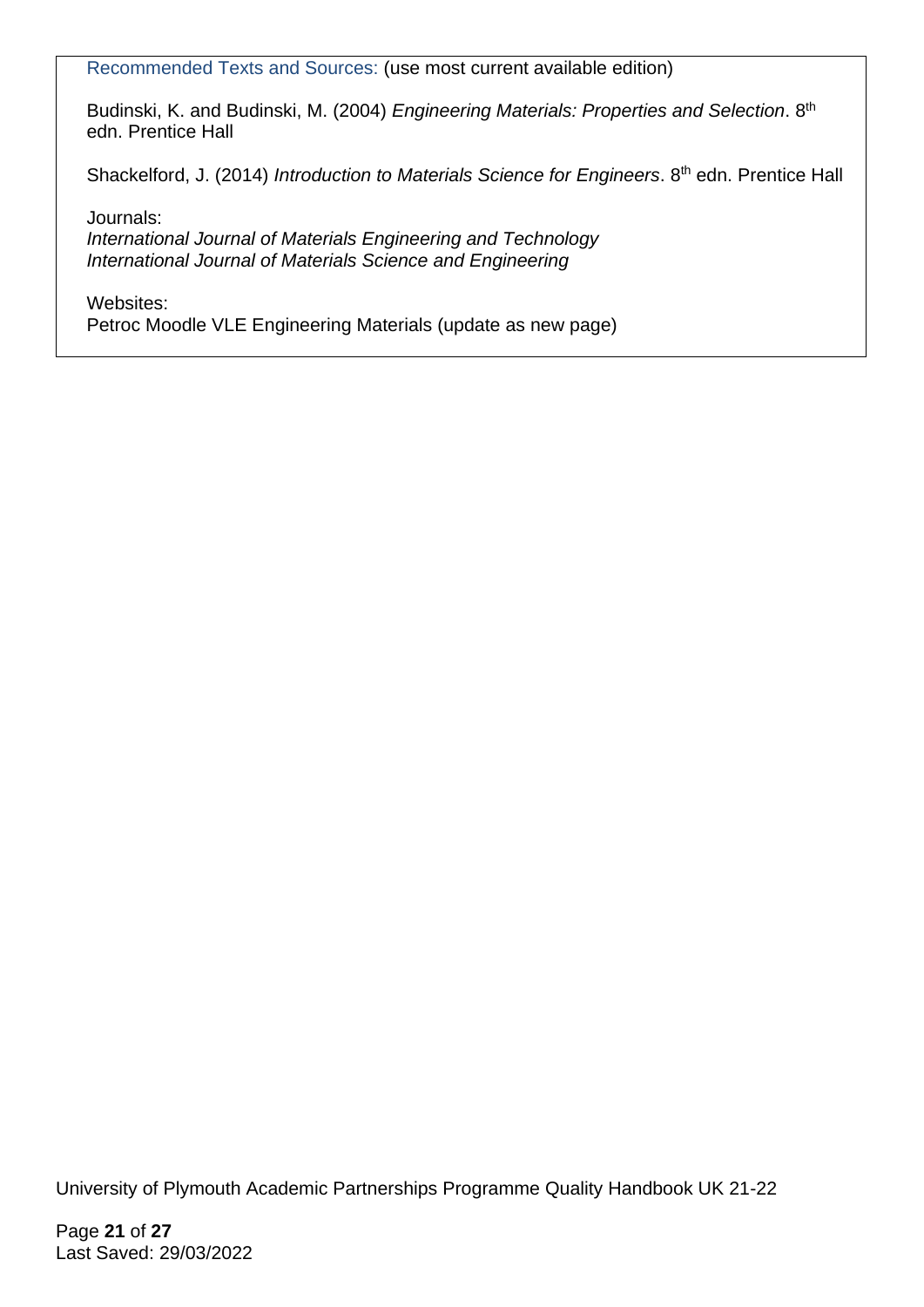#### SECTION A: DEFINITIVE MODULE RECORD. Proposed changes must be submitted via Faculty Quality Procedures for approval and issue of new module code.

| MODULE CODE: PETR1038       | <b>MODULE TITLE:</b>       | Introduction to Engineering Software |  |
|-----------------------------|----------------------------|--------------------------------------|--|
|                             |                            |                                      |  |
| <b>CREDITS: 20</b>          | <b>FHEQ Level: 4</b>       | <b>JACS CODE: H110</b>               |  |
|                             |                            |                                      |  |
| <b>PRE-REQUISITES: None</b> | <b>CO-REQUISITES: None</b> | <b>COMPENSATABLE: Yes</b>            |  |

SHORT MODULE DESCRIPTOR: (max 425 characters)

This module explores the application of engineering software to support solutions to engineering problems. These can range from mathematical solutions such as the use of Matlab, to electronic simulation, programmable logic controllers, CNC programming. A range of engineering software will allow students to select and explore engineering solutions

| <b>ELEMENTS OF ASSESSMENT Use HESA KIS definitions]</b>             |       |             |       |  |     |  |  |
|---------------------------------------------------------------------|-------|-------------|-------|--|-----|--|--|
| <b>WRITTEN EXAMINATION</b><br><b>COURSEWORK</b><br><b>PRACTICAL</b> |       |             |       |  |     |  |  |
| E1 (Examination)<br>C1 (Coursework)<br>P1 (Practical)<br>70%<br>0%  |       |             |       |  | 30% |  |  |
| E2 (Clinical                                                        | $0\%$ | A1 (Generic | $0\%$ |  |     |  |  |
| Examination)                                                        |       | Assessment) |       |  |     |  |  |
| $0\%$<br>(Test)                                                     |       |             |       |  |     |  |  |

SUBJECT ASSESSMENT PANEL Group to which module should be linked: Science & Technology

Professional body minimum pass mark requirement: N/A

#### MODULE AIMS:

- To develop an understanding of the concepts of engineering application programming.
- To understand principles underlying efficient solutions.
- To apply appropriate skills in the design, coding, and testing of programs.
- To assess the effectiveness of commercial engineering software.

ASSESSED LEARNING OUTCOMES: (additional guidance below)

At the end of the module the learner will be expected to be able to:

- 1. Apply an engineering software application to solve simple problems.
- 2. Produce documentation to commercial standards
- 3. Develop and apply testing strategies to meet specifications
- 4. Justify the use of the code in routine operations.

| DATE OF APPROVAL:                     | 09/2016 | <b>FACULTY/OFFICE:</b> | <b>Academic Partnerships</b> |
|---------------------------------------|---------|------------------------|------------------------------|
| DATE OF<br><b>IMPLEMENTATION:</b>     | 09/2016 | SCHOOL/PARTNER:        | <b>PETROC</b>                |
| DATE(S) OF APPROVED<br><b>CHANGE:</b> |         | TERM/SEMESTER:         | 'SEMESTER 1' (AU)            |

Additional notes (for office use only): For delivering institution's HE Operations or Academic Partnerships use if required

University of Plymouth Academic Partnerships Programme Quality Handbook UK 21-22

Page **22** of **27** Last Saved: 29/03/2022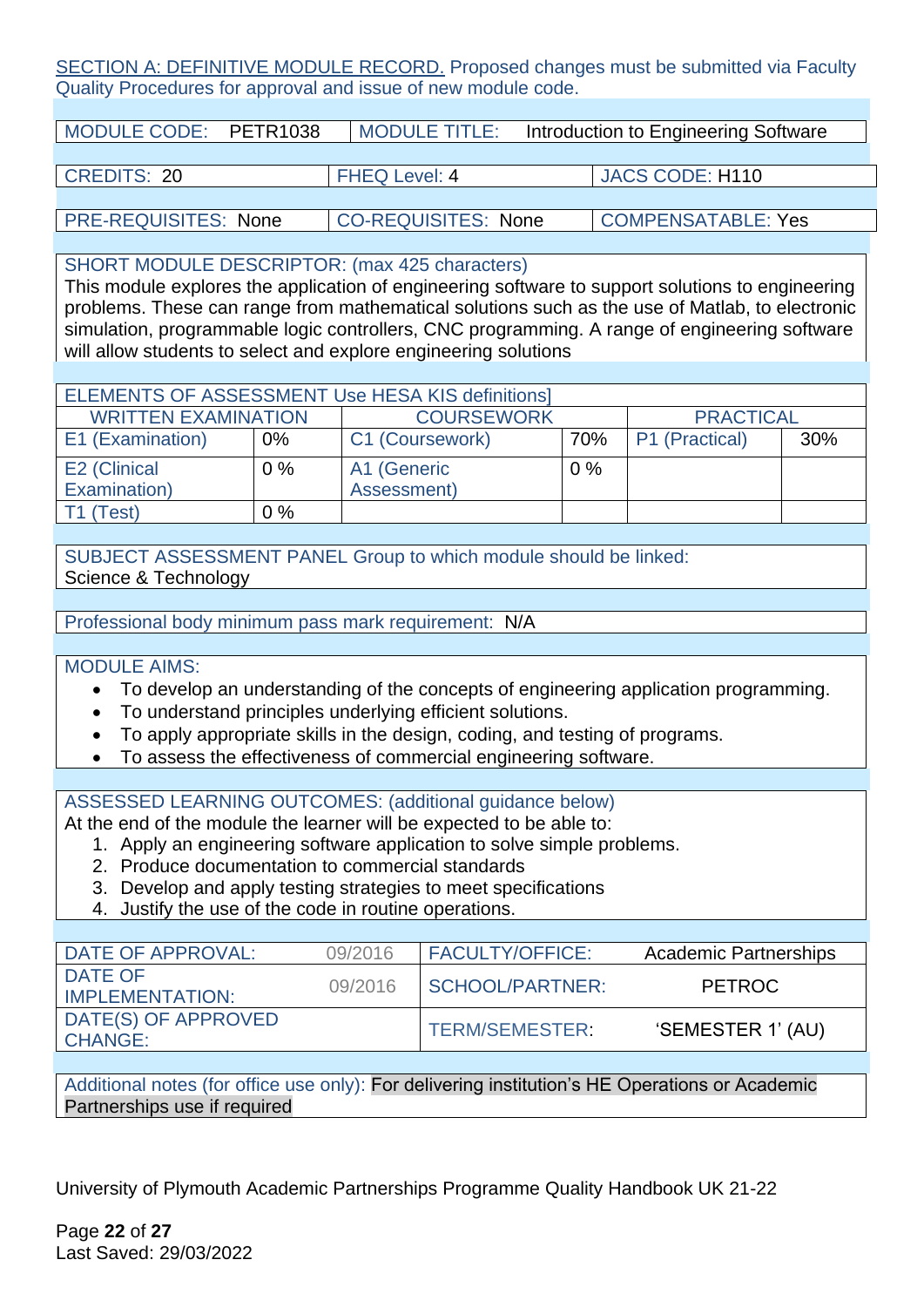#### SECTION B: DETAILS OF TEACHING, LEARNING AND ASSESSMENT

Items in this section must be considered annually and amended as appropriate, in conjunction with the Module Review Process. Some parts of this page may be used in the KIS return and published on the extranet as a guide for prospective students. Further details for current students should be provided in module guidance notes.

ACADEMIC YEAR: 2021/22 NATIONAL COST CENTRE: 120

MODULE LEADER: Irina Spulber | OTHER MODULE STAFF: Robert Coombes

SUMMARY of MODULE CONTENT

- Use a variety of engineering software applications
- graphical user interfaces, and numerous programming exercises
- range from heavily mathematical solutions such as the use of matlab, to electronic simulation, programmable logic controllers and CNC part programming. Students will explore a selection of these areas of applied engineering software

| SUMMARY OF TEACHING AND LEARNING [Use HESA KIS definitions] |              |                                                                                                                                                                             |  |  |
|-------------------------------------------------------------|--------------|-----------------------------------------------------------------------------------------------------------------------------------------------------------------------------|--|--|
|                                                             |              |                                                                                                                                                                             |  |  |
| <b>Scheduled Activities</b>                                 | <b>Hours</b> | <b>Comments/Additional Information</b>                                                                                                                                      |  |  |
| Lectures                                                    | 5            | Underpinning theory and target setting                                                                                                                                      |  |  |
| Group work                                                  | 15           | Practical experience of application programming                                                                                                                             |  |  |
| <b>Guided Independent Study</b>                             | 140          | Project work research and development                                                                                                                                       |  |  |
| <b>Practical Classes &amp;</b><br>workshops/labs            | 40           | Students work towards own to produce outcomes with<br>tutor support - to include one-to-one tutorials to help<br>support progress and personal development in this<br>area. |  |  |
| Total                                                       | 200          | (NB: 1 credit = 10 hours or learning; 10 credits = $100$<br>hours, etc)                                                                                                     |  |  |

| Category            | Eleme          | <b>Component Name</b> |  | Component                  |                 | <b>Comments include links</b> |
|---------------------|----------------|-----------------------|--|----------------------------|-----------------|-------------------------------|
|                     | nt             |                       |  | Weighting                  |                 | to learning objectives        |
| <b>Written exam</b> | E1             |                       |  | Total=0%                   |                 |                               |
|                     |                |                       |  |                            |                 |                               |
|                     |                | Report                |  | 30%                        | LO <sub>2</sub> |                               |
| <b>Coursework</b>   | C <sub>1</sub> |                       |  | 70%                        | LO 1, LO4       |                               |
|                     |                |                       |  |                            |                 |                               |
| <b>Practical</b>    | P1             | Assessed programming  |  | 100%                       | LO <sub>3</sub> |                               |
|                     |                | exercise              |  | Total = $100\%$            |                 |                               |
|                     |                |                       |  |                            |                 |                               |
| Updated by:         |                | Date: 09/2021         |  | Approved by: Stacey Tanton |                 | Date: May 2020                |
| I. Spulber          |                |                       |  |                            |                 |                               |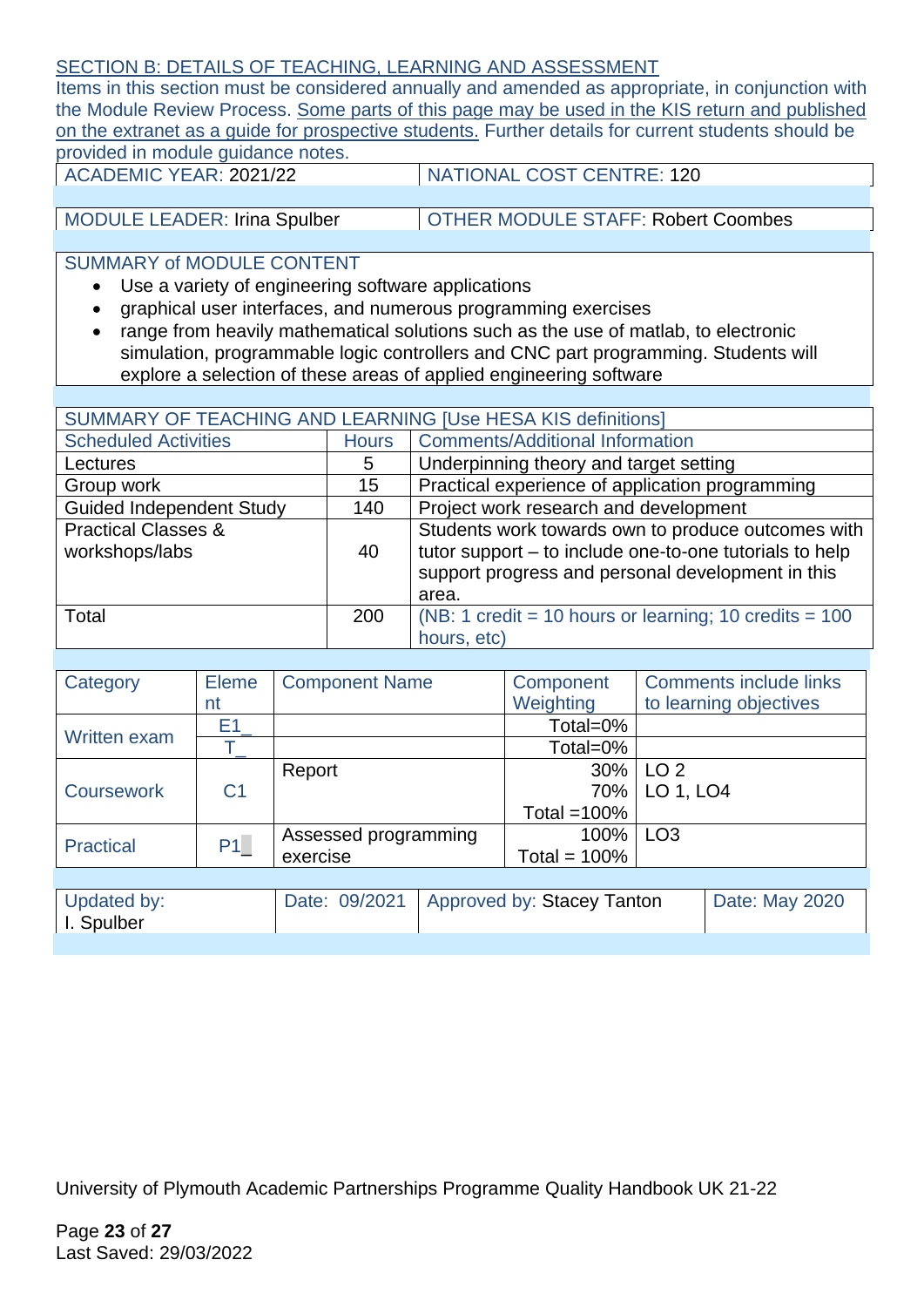Recommended Texts and Sources: (Use these or more current editions as available)

Attaway S. (2016), Matlab: A Practical Introduction to Programming and Problem Solving Simulation, 4<sup>th</sup> ed. Butterworth-Heinemann Ltd

Evans,K (2016) Programming of CNC Machines, Industrial Press Inc.

Nuruzzaman, M. (2015) Solving Electronic Circuits in MATLAB and SIMULINK,

CreateSpace Independent Publishing Platform

Websites:

[www.labcenter.com](http://www.labcenter.com/) proteus Isis simulator and ares PCB design [www.mitsubishi.com](http://www.mitsubishi.com/) PLC programming [http://www.industry.siemens.com/topics/global/en/cnc4you/tips\\_and\\_tricks/Pages/cnc](http://www.industry.siemens.com/topics/global/en/cnc4you/tips_and_tricks/Pages/cnc-handbook.aspx)[handbook.aspx](http://www.industry.siemens.com/topics/global/en/cnc4you/tips_and_tricks/Pages/cnc-handbook.aspx)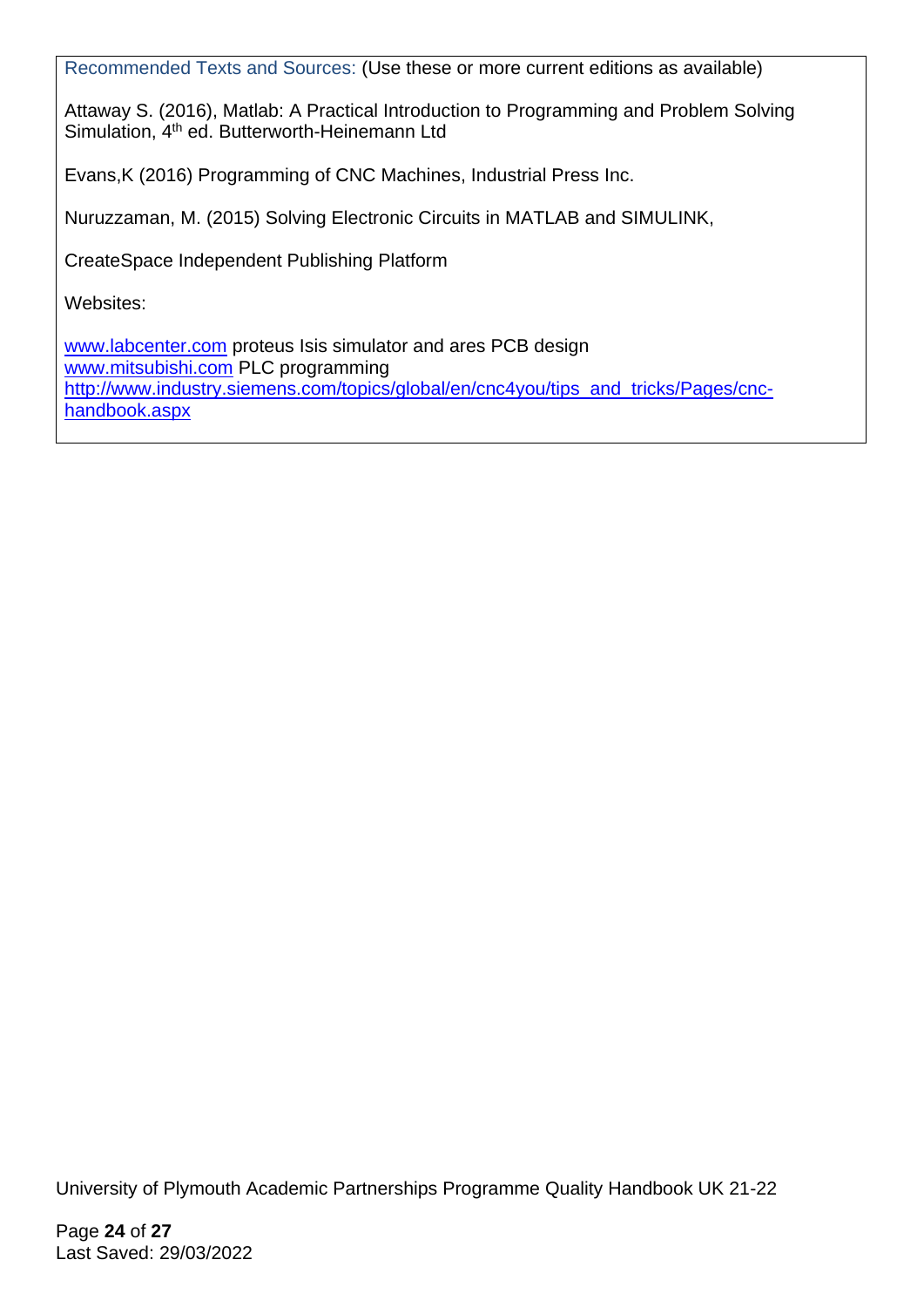SECTION A: DEFINITIVE MODULE RECORD. Proposed changes must be submitted via Faculty Quality Procedures for approval and issue of new module code.

| <b>MODULE CODE:</b><br><b>PETR1040</b> |                            | <b>MODULE TITLE:</b> | Level 4 Project           |
|----------------------------------------|----------------------------|----------------------|---------------------------|
|                                        |                            |                      |                           |
| <b>CREDITS: 20</b>                     | <b>FHEQ Level: 4</b>       |                      | <b>JACS CODE: H110</b>    |
|                                        |                            |                      |                           |
| <b>PRE-REQUISITES: None</b>            | <b>CO-REQUISITES: None</b> |                      | <b>COMPENSATABLE: Yes</b> |

SHORT MODULE DESCRIPTOR: (max 425 characters)

This module is an individual investigation engineering problems through the application of agile scrum management philosophy. Student need to be proactive in managing their own learning, needing to find a solution to the task which will relate to a manufacturing situation.

| <b>ELEMENTS OF ASSESSMENT Use HESA KIS definitions]</b>   |       |                   |       |                  |     |  |  |
|-----------------------------------------------------------|-------|-------------------|-------|------------------|-----|--|--|
| <b>WRITTEN EXAMINATION</b>                                |       | <b>COURSEWORK</b> |       | <b>PRACTICAL</b> |     |  |  |
| E1 (Examination)                                          | $0\%$ | C1 (Coursework)   | 80%   | P <sub>1</sub>   | 20% |  |  |
|                                                           |       |                   |       | (Practical)      |     |  |  |
| E2 (Clinical Examination)   0 %   A1 (Generic Assessment) |       |                   | $0\%$ |                  |     |  |  |
| Test)                                                     | $0\%$ |                   |       |                  |     |  |  |

SUBJECT ASSESSMENT PANEL Group to which module should be linked: Science & Technology

Professional body minimum pass mark requirement: N/A

#### MODULE AIMS:

- To develop an understanding of the inter-relationships between various engineering disciplines including solving routine problems.
- To develop an ability to integrate at least two engineering topics within the context of a specific project tasks.
- To broaden experience and develop a sense of responsibility and self-reliance.
- To introduce the culture of agile scrum into their project management.

#### ASSESSED LEARNING OUTCOMES: (additional guidance below)

At the end of the module the learner will be expected to be able to:

- 1. Complete a design solution to an existing problem, and to carry out a project specify the framework within which the work will be carried out.
- 2. Apply agile scrum as a planning and implementation tool to apply decision making during the project tasks
- 3. Make and test the product or solutions and reflect upon the process and outcomes.
- 4. Evaluate the information or data and assess whether the project objectives were achieved and what further work may be required, verbally presenting your findings.

| DATE OF APPROVAL:                     | 09/2016    | <b>FACULTY/OFFICE:</b> | <b>Academic Partnerships</b> |
|---------------------------------------|------------|------------------------|------------------------------|
| DATE OF<br>IMPLEMENTATION:            | 09/2016    | SCHOOL/PARTNER: PETROC |                              |
| DATE(S) OF APPROVED<br><b>CHANGE:</b> | 08/09/2016 | <b>TERM/SEMESTER:</b>  | 'SEMESTER 2' (SP)            |

University of Plymouth Academic Partnerships Programme Quality Handbook UK 21-22

Page **25** of **27** Last Saved: 29/03/2022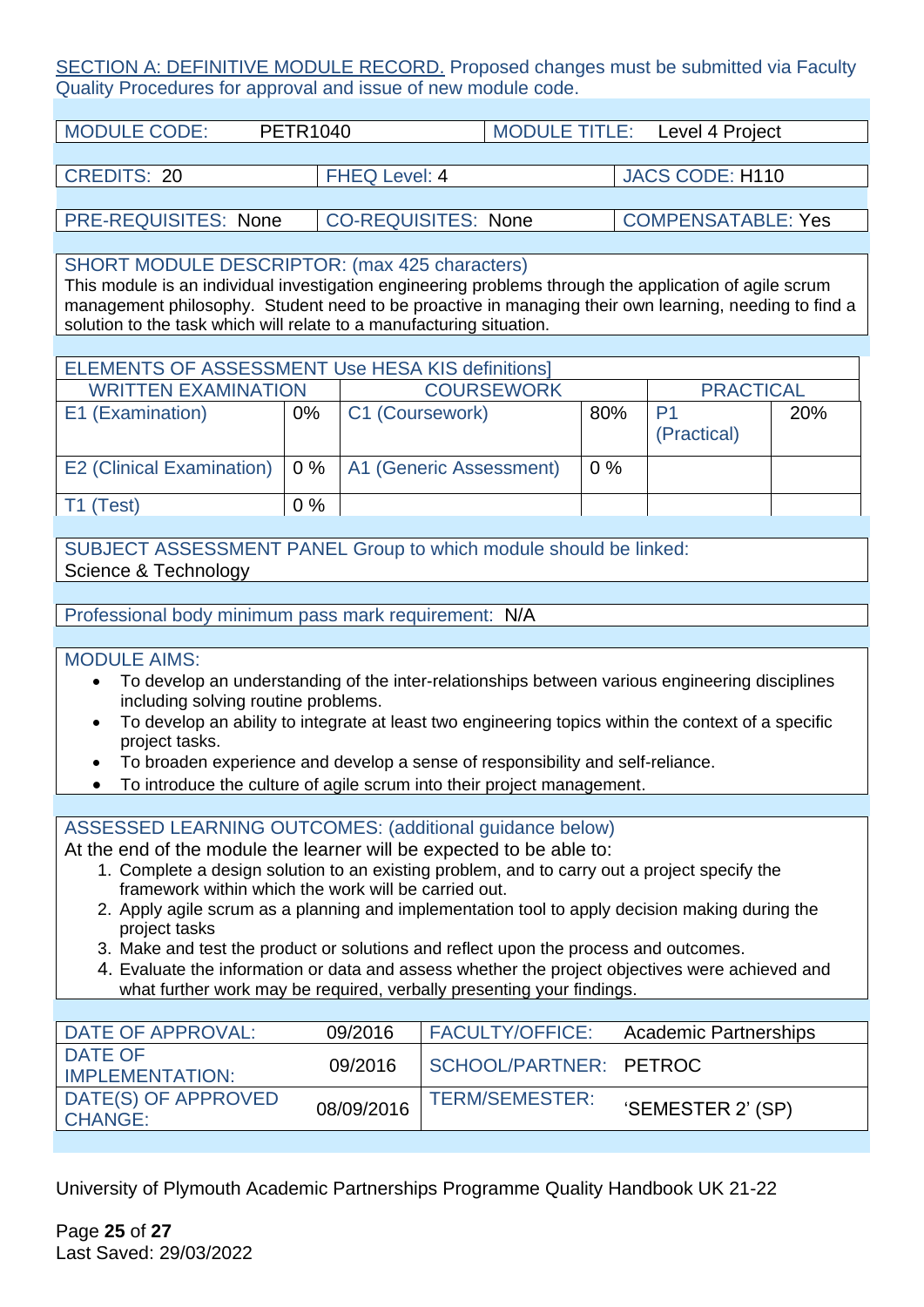Additional notes (for office use only): For delivering institution's HE Operations or Academic Partnerships use if required

SECTION B: DETAILS OF TEACHING, LEARNING AND ASSESSMENT

Items in this section must be considered annually and amended as appropriate, in conjunction with the Module Review Process. Some parts of this page may be used in the KIS return and published on the extranet as a guide for prospective students. Further details for current students should be provided in module guidance notes.

ACADEMIC YEAR: 2020/21 NATIONAL COST CENTRE: 120

MODULE LEADER: Irina Spulber | OTHER MODULE STAFF: Robert Coombes

### SUMMARY of MODULE CONTENT

- Identify possible project aims, objectives and outcomes and produce a proposal.
- Prepare a project analysis, to include a planning chart, target dates and sources of information.
- Understand and apply agile scrum as a planning and implementation tool to apply decision making during the project tasks.
- Produce an interim report detailing progress to date.
- Make an oral presentation.
- Produce a final report, to include technical and self-evaluations.

| SUMMARY OF TEACHING AND LEARNING [Use HESA KIS definitions] |     |                                                                                                                                                                       |  |  |  |
|-------------------------------------------------------------|-----|-----------------------------------------------------------------------------------------------------------------------------------------------------------------------|--|--|--|
| <b>Scheduled Activities</b>                                 |     | Hours   Comments/Additional Information                                                                                                                               |  |  |  |
| Lectures                                                    | 5   | Underpinning theory and target setting                                                                                                                                |  |  |  |
| Group work                                                  | 15  | Practical experience of project management processes.                                                                                                                 |  |  |  |
| <b>Guided Independent</b><br>Study                          | 130 | Project work research and development                                                                                                                                 |  |  |  |
| <b>Practical Classes &amp;</b><br>workshops/labs            | 35  | Students work towards own project outcomes with tutor<br>support - to include one-to-one tutorials to help support<br>progress and personal development in this area. |  |  |  |
| Total                                                       | 200 | (NB: 1 credit = 10 hours or learning; 10 credits = 100 hours,<br>etc)                                                                                                 |  |  |  |

| Category            | <b>Element</b> | Component<br><b>Name</b>        |                          | Component<br>Weighting | <b>Comments include</b><br>links to learning<br>objectives |
|---------------------|----------------|---------------------------------|--------------------------|------------------------|------------------------------------------------------------|
| <b>Written exam</b> | E1.            |                                 |                          | Total= $0\%$           |                                                            |
|                     |                |                                 |                          | Total = $0\%$          |                                                            |
| <b>Coursework</b>   | C <sub>1</sub> | <b>Technical report</b>         |                          | 100%                   | LO1,2,4                                                    |
|                     |                |                                 |                          | Total = $100\%$        |                                                            |
| <b>Practical</b>    | P <sub>1</sub> |                                 | <b>Oral Presentation</b> | 100%                   | LO <sub>3</sub>                                            |
|                     |                |                                 |                          | Total = $100\%$        |                                                            |
|                     |                |                                 |                          |                        |                                                            |
| Updated by:         |                | Date:                           | Approved by:             |                        | Date: May 2020                                             |
| I. Spulber          |                | <b>Stacey Tanton</b><br>09/2021 |                          |                        |                                                            |